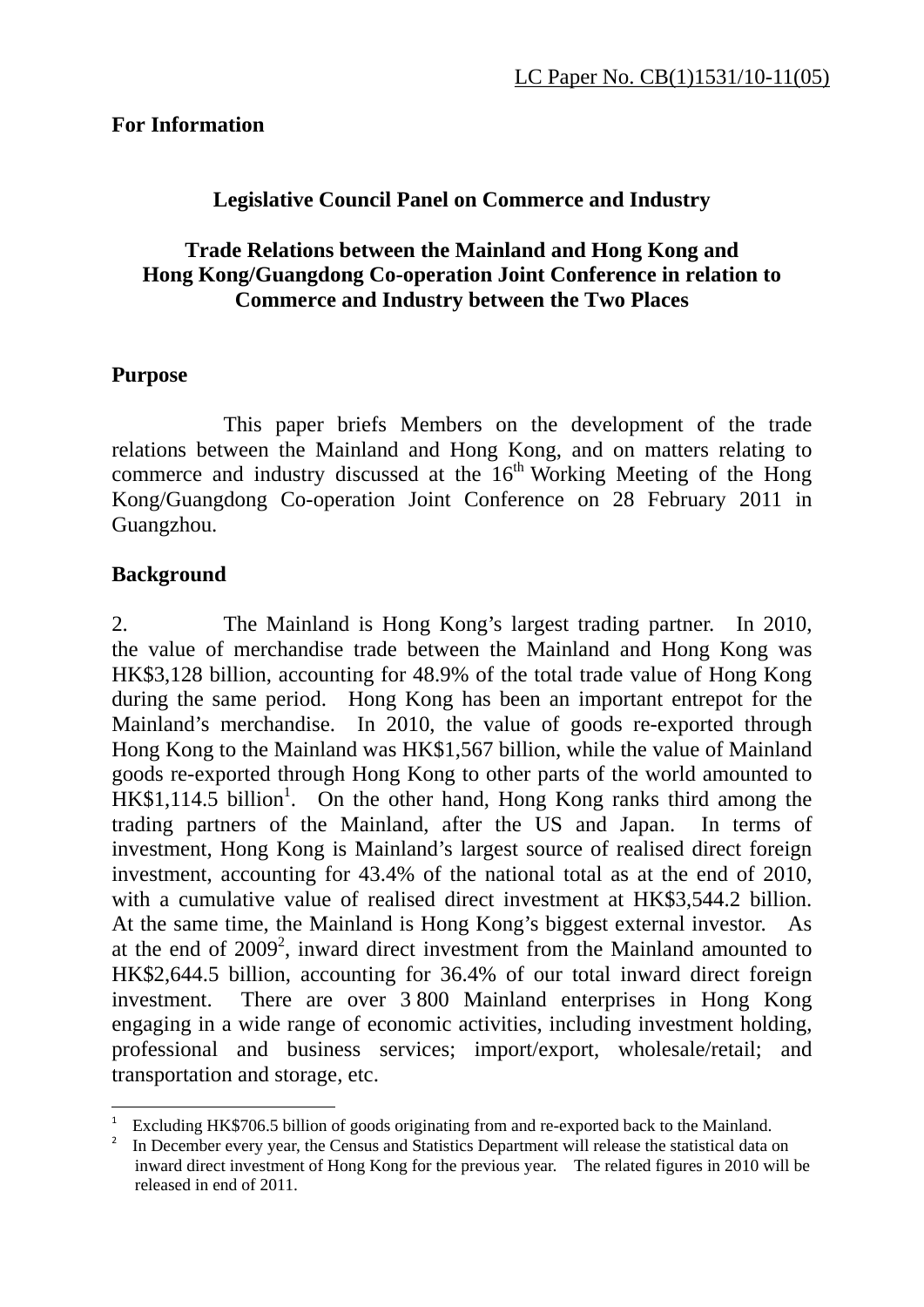3. As regards Hong Kong-Guangdong trade relations, according to the latest figures provided by the Department of Foreign Trade and Economic Co-operation of Guangdong Province, the total import and export trade between the Guangdong Province and Hong Kong in 2010 amounted to about HK\$1,233.4 billion, representing a year-on-year increase of 32.4%, and accounting for 20.2% of the total trade of the Province. The amount of export from the Guangdong Province to Hong Kong was about HK\$1,187 billion, representing a year-on-year increase of 31.8%, and accounting for 33.7% of the total export from the Province. In 2009, a total of 3 063 new inward direct investment agreements were signed with Hong Kong traders in the Guangdong Province. The realised direct investment of Hong Kong traders amounted to about HK\$92.1 billion, representing a year-on-year increase of 12.6%. By end of 2009, the approved projects of Hong Kong enterprises in the Guangdong Province accumulated to 107 464 (accounting for 72.1% of the Province's total), with a cumulative value of realised direct investment at about HK\$1,108.2 billion (accounting for 61.3% of the Province's cumulative total).

4. The Chief Secretary for Administration Mr Henry Tang, and the Vice-Governor of the Guangdong Province Ms Zhao Yufang, co-chaired the 16th Working Meeting of the Hong Kong/Guangdong Co-operation Joint Conference in the morning of 28 February 2011 in Guangzhou. The meeting reviewed the implementation progress of the Framework Agreement on Hong Kong/Guangdong Co-operation (Framework Agreement), particularly in respect of the 2010 Work Plan. Apart from co-operation on commerce and industry, the meeting also discussed other aspects of co-operation, including financial co-operation, regional co-operation, co-operation on infrastructure construction and boundary control points, etc. (Annex I). The Chief Secretary for Administration Mr Henry Tang, and the Vice-Governor of the Guangdong Province Ms Zhao Yufang, finalised and signed the 2011 Work Plan of the Framework Agreement (Annex II) after the meeting. A press release was issued in the afternoon of the same day, giving an account of the deliverables of the meeting. The key areas related to commerce and industry discussed at the meeting, and other information on the development of trade relations between the Mainland and Hong Kong, are set out in the ensuing paragraphs.

## **Co-operation in Commerce and Industry**

5. Commerce and industry is one of the major areas of Hong Kong/Guangdong co-operation. Under the 2011 Work Plan, items which are related to commerce and industry include: Mainland and Hong Kong Closer Economic Partnership Arrangement (CEPA) and professional services; restructuring and upgrading of Hong Kong enterprises in the Guangdong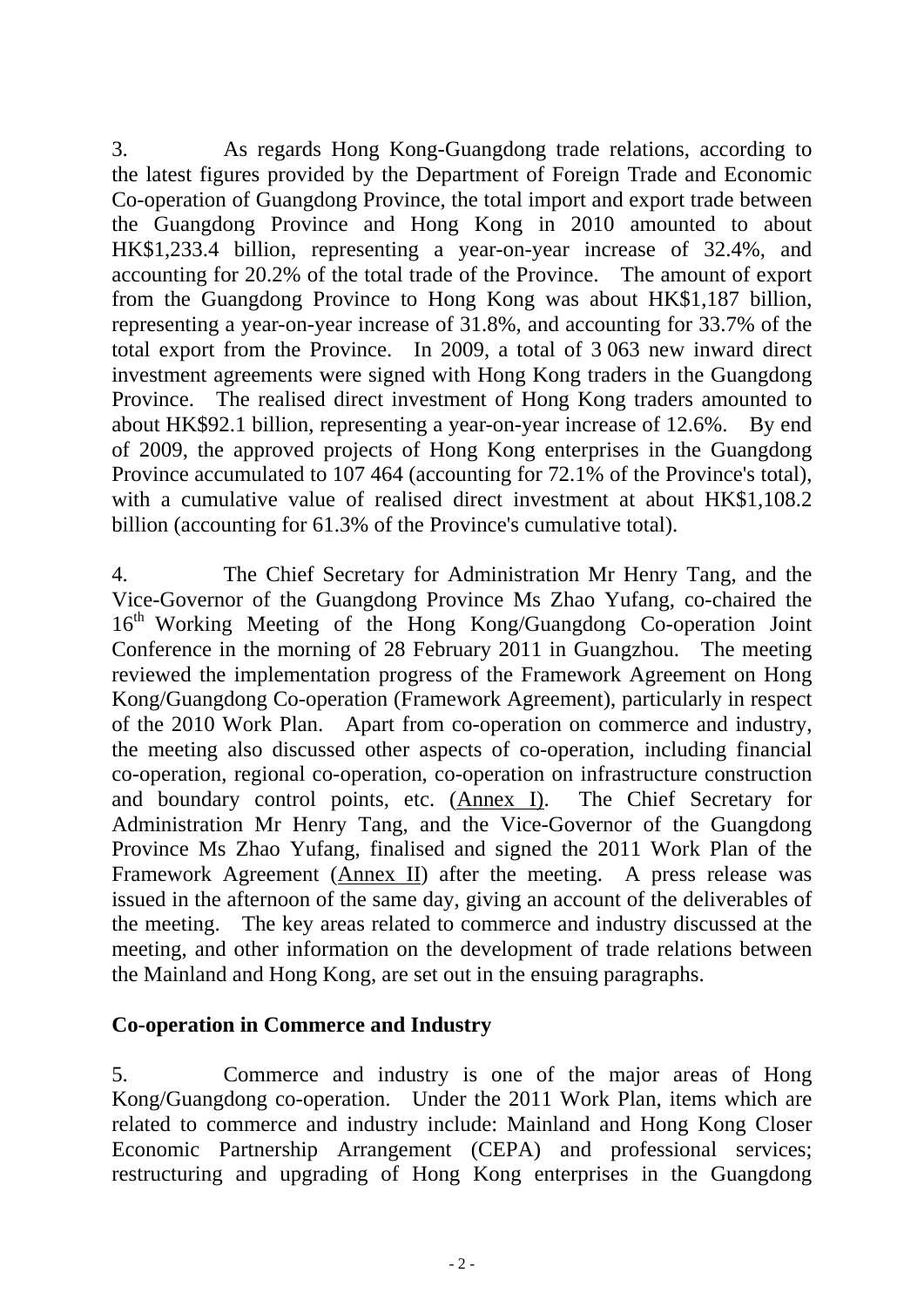Province; promotion of trade and investment; customs clearance of goods; innovation and technology, industry-academia-research and e-business; intellectual property rights; creative industry; and tourism. Details of co-operation in these areas are set out in the following paragraphs.

# **Mainland and Hong Kong Closer Economic Partnership Arrangement (CEPA) and Professional Services**

6. Since 2008, the Mainland and Hong Kong have announced some 41 measures for early and pilot implementation in the Guangdong Province. These early and pilot measures encompass 21 sectors including legal, construction, medical, tourism, telecommunications, banking, securities and rail transport services, and cover a number of important industries in Hong Kong. Supplement VII to CEPA has become effective since 1 January this year. There are a host of measures in the medical and construction sectors for early and pilot implementation in the Guangdong Province. These measures will further promote the development of service industries in the two places.

7. The HKSAR Government encourages the trade to capitalise on the opportunities brought about by these measures to further expand into the Mainland market. We will continue to work closely with the Guangdong Province to step up the promotion and to facilitate the effective implementation of measures under CEPA.

# **Restructuring and Upgrading of Hong Kong Enterprises in the Guangdong Province**

8. The Mainland (particularly the Guangdong Province) and Hong Kong have close trade relations. Over the years, the Mainland has been Hong Kong's largest trading partner. Hong Kong businessmen have invested in a large number of manufacturing operations in the Mainland, many of which are in the processing trade. Currently, the Mainland's policy direction in respect of the processing trade is to maintain an overall stable policy, and to continue with the implementation of major support measures (e.g. "suspending the actual payment of standing book deposit for processing trade enterprises", "consolidated tax return for multiple domestic sales", etc.) so as to encourage enterprises engaging in processing trade to upgrade, restructure, and assist enterprises in tapping the Mainland domestic market. In fact, one of the major initiatives in the Framework Agreement is also to encourage Hong Kong enterprises to upgrade, restructure, and tap the Mainland domestic market.

9. The HKSAR Government maintains close liaison with Mainland authorities at various levels (including through the Hong Kong/Guangdong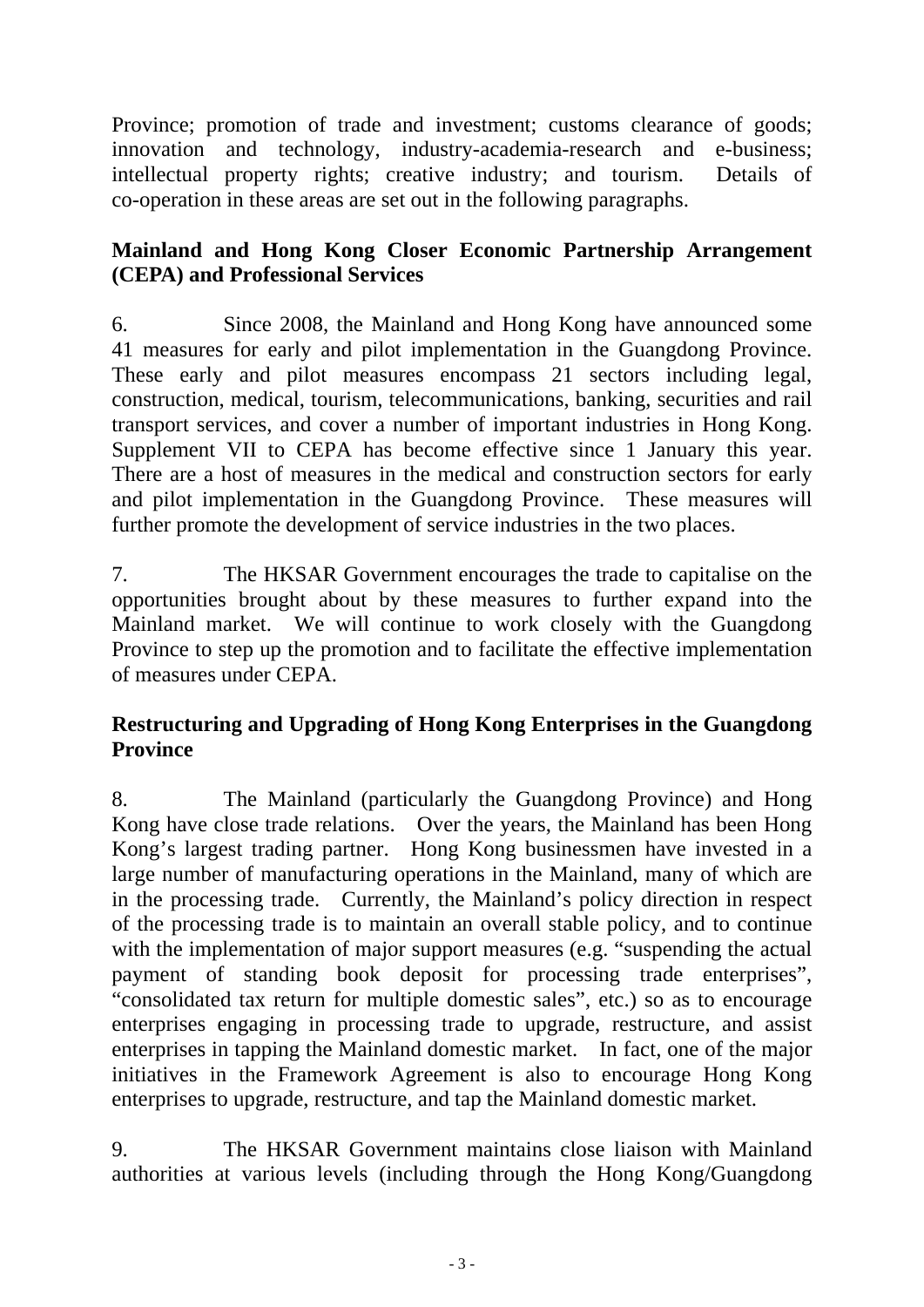Expert Group on the Restructuring and Upgrading of the Processing Trade) to convey to them the trade's views on problems encountered in the process of developing the domestic sales market and in the course of upgrading and restructuring, and discuss with them proposed supportive measures for the trade. The HKSARG Government has in place various funding schemes, including the SME Development Fund, SME Export Marketing Fund, Innovation and Technology Fund, and Research and Development Cash Rebate Scheme, for assisting enterprises in restructuring and upgrading, and building their brands. Relevant organisations, including the Hong Kong Trade Development Council (HKTDC) and Hong Kong Productivity Council (HKPC), provide Hong Kong enterprises with support services on technological upgrading, management improvement, branding and market development, as well as Mainland market information.

10. The HKSAR Government also supports Mainland provinces and cities to organise more business matching forums and trade fairs (e.g. the "Guangdong Foreign-invested Enterprises Commodities Fair" held by the Guangdong authorities in Dongguan). The HKTDC also organises many trade fairs in the Mainland (e.g. "Style Hong Kong Show") to enhance the awareness over Hong Kong brand products. We encourage Hong Kong businessmen to make good use of these trade fairs and promotional activities to tap the Mainland domestic market.

# **Promotion of Trade and Investment**

11. Since 2002, the Invest Hong Kong (InvestHK) has been promoting the combined advantages of Hong Kong and the Mainland (in particular the Greater Pearl River Delta region) and exploring the international market in collaboration with Mainland provinces and cities through organising joint investment promotion seminars in major overseas markets. In 2011-12, InvestHK plans to organise six joint overseas promotion seminars with the Guangdong Province and its cities, with a view to promoting the business advantages brought about by the economic integration of the two places. The seminars include one to be jointly held with Zhuhai in Bogota of Columbia and Sao Paulo of Brazil in May, one with Shenzhen in Copenhagen of Denmark and Munich of Germany in June, and another one with the Guangdong Provincial Government in Warsaw of Poland in October.

12. As regards assisting Guangdong enterprises in developing the Hong Kong market, InvestHK has been working closely with the Greater Pearl River Delta Business Council and the Guangdong Working Group on Investment and Trade Promotion of the GPRD Region established under the Guangdong-Hong Kong Non-government Co-operation Framework, to jointly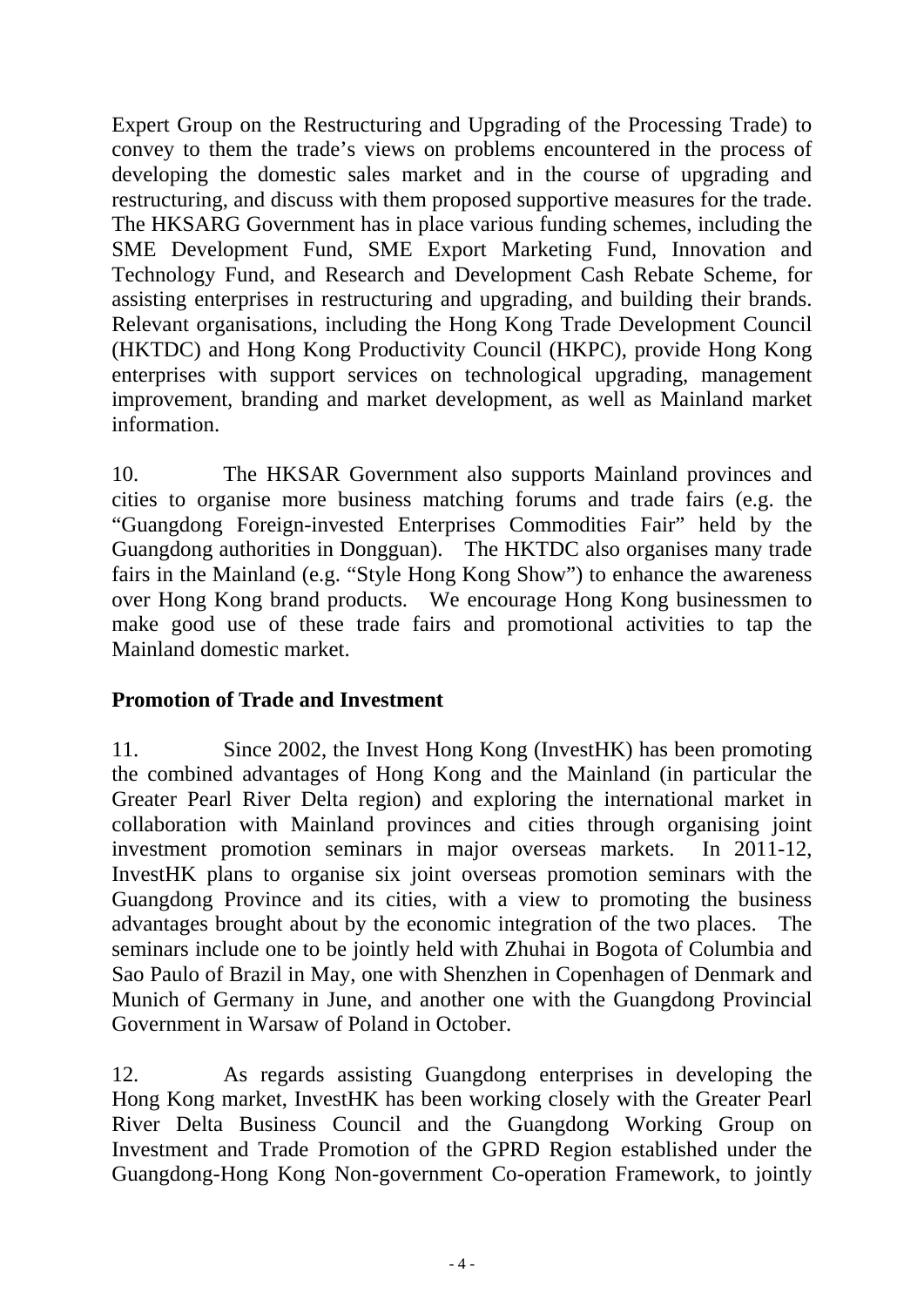organise study missions for the privately-owned Guangdong enterprises. These missions, comprising workshops introducing the business environment in Hong Kong and visits to the financial regulatory institutions, help the Guangdong enterprises better understand how to set up business in Hong Kong or seek the necessary financing. InvestHK will continue to work with the relevant Guangdong authorities to provide the latest information of setting up business in Hong Kong to potential Guangdong investors.

## **Customs Clearance of Goods**

13. On customs clearance of goods, the Customs and Excise Department (C&ED) launched the electronic Road Cargo System (ROCARS) in May last year to enable seamless clearance of road cargoes. The Mainland Customs is also developing an electronic system for receiving road cargo manifests. To reduce traders' data input efforts, the two customs authorities reached agreement last year to align the format for data fields common to the two systems. This year, to further facilitate the industry, the two sides agree that the Mainland Customs would examine the feasibility of establishing a third-party platform to enable the trading community to make submissions electronically at one go to ROCARS and the Mainland's road cargo manifest system. C&ED is taking proactive steps to facilitate the work concerned.

14. The two customs authorities have stepped up co-operation last year in the area of cargo inspection at the land boundary control points as well as some vehicle examination areas and maritime control points of the Mainland. In examining road cargo, the customs authority of one side will make reference to the inspection outcome of the other side as appropriate. This facilitates cargo flow by reducing duplicated examination on the same shipment. The customs authorities of both sides have agreed to extend the arrangements to all vehicle examination areas and maritime control points within the Guangdong Province this year, and to consider refining the detailed operational flow.

## **Innovation and Technology, Industry-Academia-Research and E-Business**

15. With regard to innovation and technology, the Innovation and Technology Commission (ITC) will work together with the relevant Guangdong and Shenzhen authorities to enhance the Guangdong-Hong Kong Technology Co-operation Funding Scheme (TCFS). Both sides will strengthen communication on the setting of the TCFS solicitation themes, with a view to ensuring that the TCFS covers the key areas of scientific research which are of the interest of the industry, universities and research institutes of the two sides, thus attracting more applications.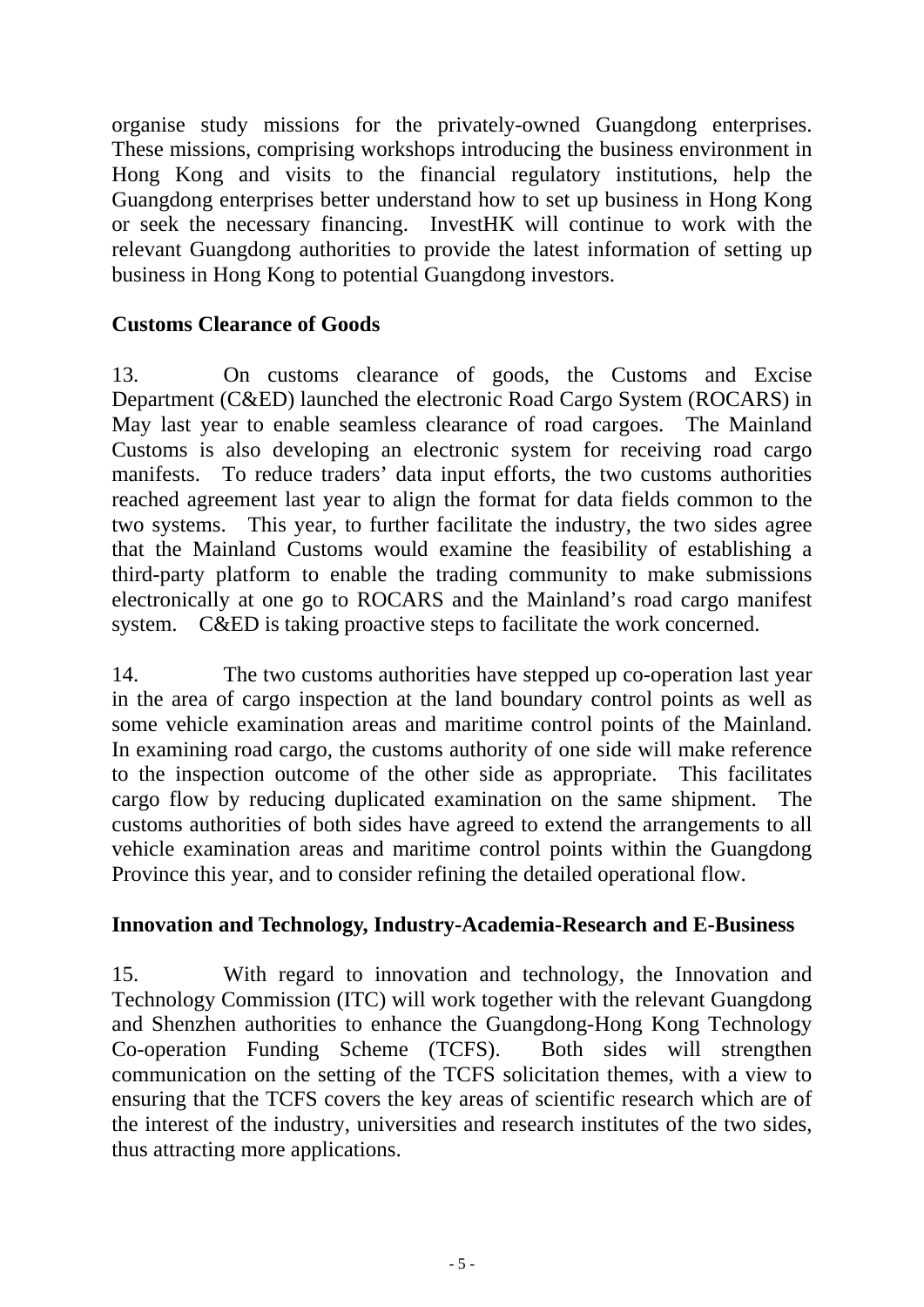16. On the other hand, the ITC will continue to work with the Guangdong authorities to facilitate the building of science and technology innovation platforms, and to encourage co-operation between universities and research institutes in the Guangdong Province and Hong Kong. In this regard, the Applied Science and Technology Research Institute (ASTRI) and the State Industry Base of Digital Home Application and Demonstration (the State Industry Base) in Panyu will establish a joint laboratory on digital home technologies. Technical staff of ASTRI have already commenced work on the State Industry Base.

17. In the area of e-business, relevant Guangdong and Hong Kong authorities announced in April last year the "Application Procedure for Pilot Project on Mutual Recognition of Electronic Signature Certificates issued by Hong Kong and Guangdong" (Application Procedure), with a view to enhancing the business environment for cross-border e-business. As at February this year, two applications have been accepted as pilot projects. The authorities of the two places will continue to deal with applications and to promote the Application Procedure. The Ministry of Industry and Information Technology, and relevant Guangdong and Hong Kong authorities will conclude the experience of the pilot applications in a timely manner, and explore the incorporation of the mutual recognition of electronic signature certificates into normal management procedures and practices.

# **Intellectual Property Rights**

18. On intellectual property rights (IPR), the Guangdong Province and Hong Kong will co-organise the "Guangdong/Hong Kong Seminar on Intellectual Property and Development of Small and Medium Enterprises" in Zhaoqing in June this year. The Guangdong side will continue to develop Foshan, Zhongshan and Zhaoqing as the third-batch of pilot cities under the "No Fakes Pledge Scheme". The Hong Kong side will continue to coordinate the participation of Hong Kong candidates in the National Qualification Examination for Patent Agents in Guangdong and promote the pre-examination preparatory courses organised by the Guangdong side. Both sides will also continue to foster exchanges and co-operation among IP-related non-government organisations in both places.

19. In addition, under the framework of co-ordination mechanism for IP-related cases of the Guangdong/Hong Kong Expert Group on Protection of IPR, C&ED and the Guangdong enforcement agencies of IPR will continue to maintain close liaison to exchange information and provide mutual enforcement assistance to combat infringing activities. To strengthen the communications of law enforcement agencies of different places, C&ED has all along been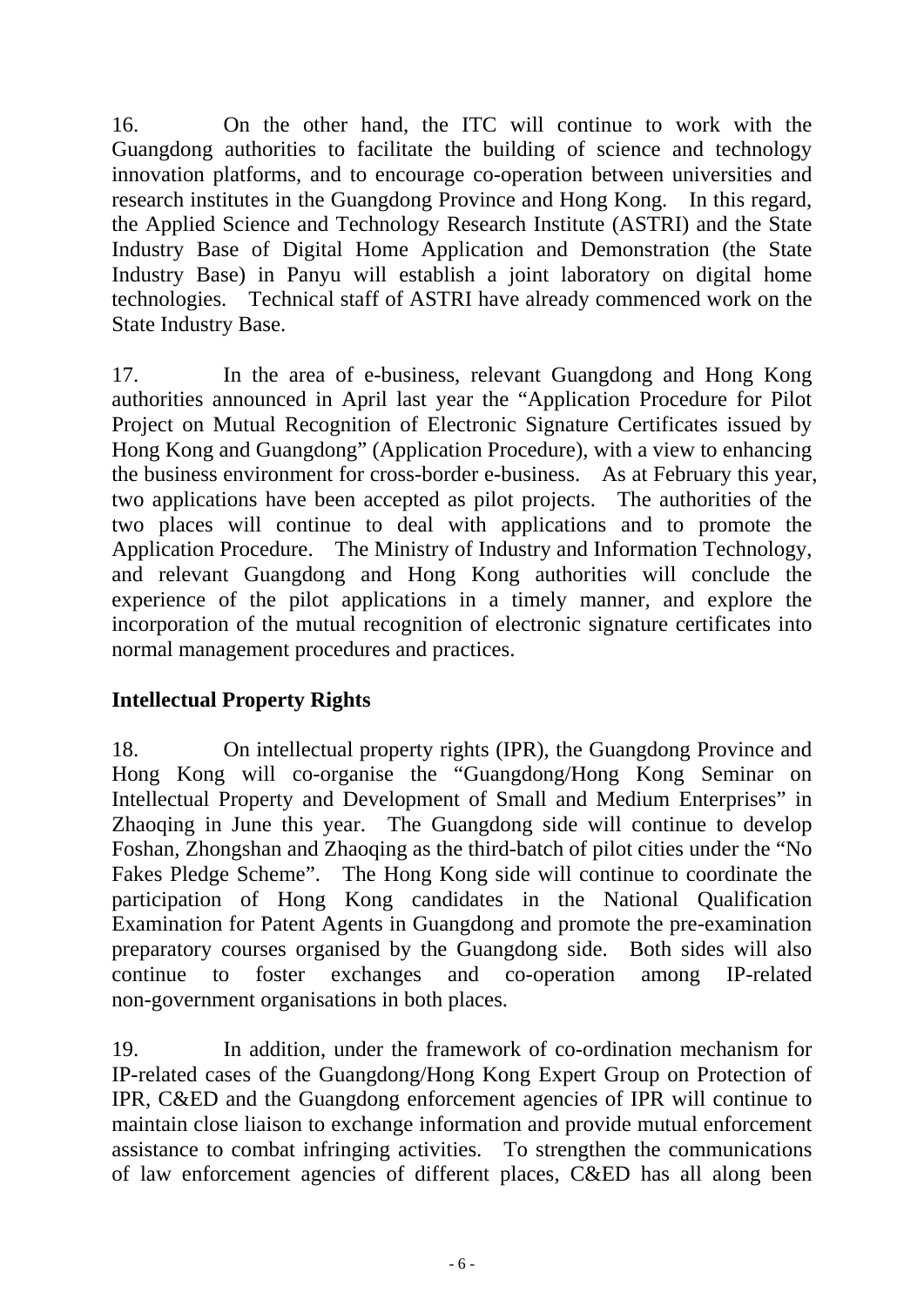actively organising and participating in IPR exchange and training activities, including the 2010 International Law Enforcement IP Crime Conference co-hosted with the INTERPOL in October last year. 500 participants, comprising law enforcement agents and trade representatives from 48 countries around the world, attended the Conference. Members of the Guangdong/Hong Kong Expert Group on Protection of IPR also attended the meeting and shared experience with C&ED and IPR experts of other countries, establishing the foundation for future co-operation. Besides, C&ED organised the  $6<sup>th</sup>$  IPR Protection Training Course in January this year for officers of the Guangdong Sub-Administration of the Mainland Customs. Officers of the Mainland Customs gained a better understanding of the organisational structure of C&ED, its enforcement strategies and co-operation arrangement and experience with right owners. C&ED will continue to organise and support exchange activities in the region.

# **Creative Industries**

20. We will continue to facilitate the Hong Kong-Guangdong co-operation and exchange, organising events such as business matching for creative industries as well as film festivals, and promote the industrial design services of Hong Kong. The authorities of both sides will jointly organise a cultural and creative industries forum. Besides, the first Guangdong-Hong Kong-Macao Youth Film Festival co-organised by authorities and industries of the three places ended in February this year. The event enhanced the exchange and collaboration among the younger generation of film directors and producers, as well as raising the standards of Chinese films as a whole.

## **Tourism**

21. On tourism co-operation, Hong Kong and the Guangdong Province have all along maintained close liaison at government and trade levels, and discussed matters of mutual concern under a regular meeting mechanism. Both sides will work together on the Guangdong-Hong Kong Tourism Co-operation Plan and continue efforts in joint promotion, publicising "multi-destination" products that feature both places and the "Quality and Honest Hong Kong Tour". Both places will also work together to implement measures such as the Individual Visit Scheme and "144-hour facilitation visa". We will also continue to step up market regulation and promote "honest and quality tourism". Leveraging on the distinctive and diversified tourism resources of Hong Kong and the Guangdong Province, the two places can achieve synergy through co-operation to foster tourism development in the region, and enhance the attractiveness of Hong Kong and the Guangdong Province as travel destinations.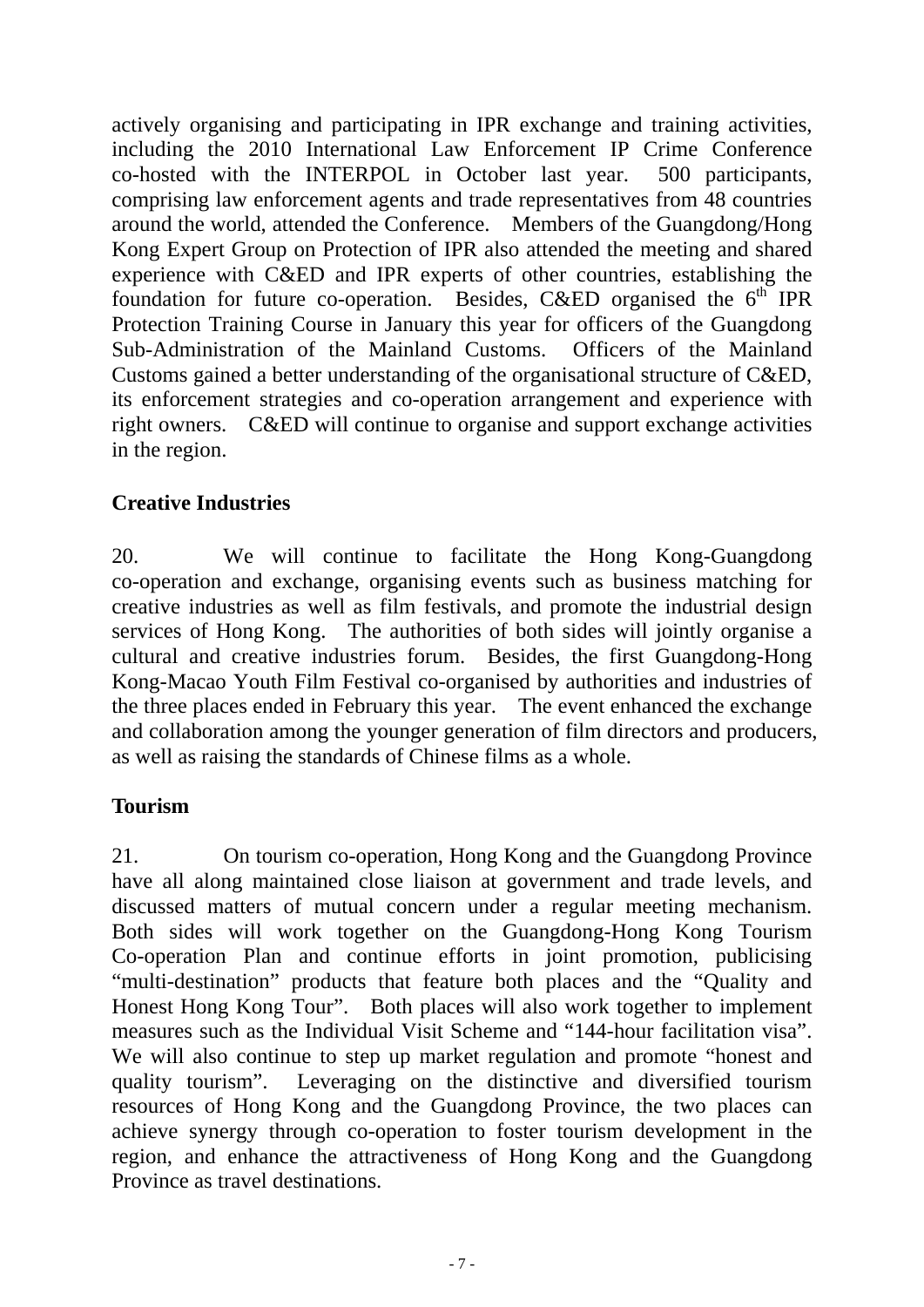## **Conclusion**

22. The HKSAR Government will strengthen liaison with the Mainland, in particular the Guangdong Provincial Government, and will work to deepen the co-operation on commerce and industry related matters with Guangdong, making good use of the platform of the annual work plan of the Framework Agreement, with a view to enhancing the overall competitiveness of the two places.

Commerce and Economic Development Bureau Constitutional and Mainland Affairs Bureau March 2011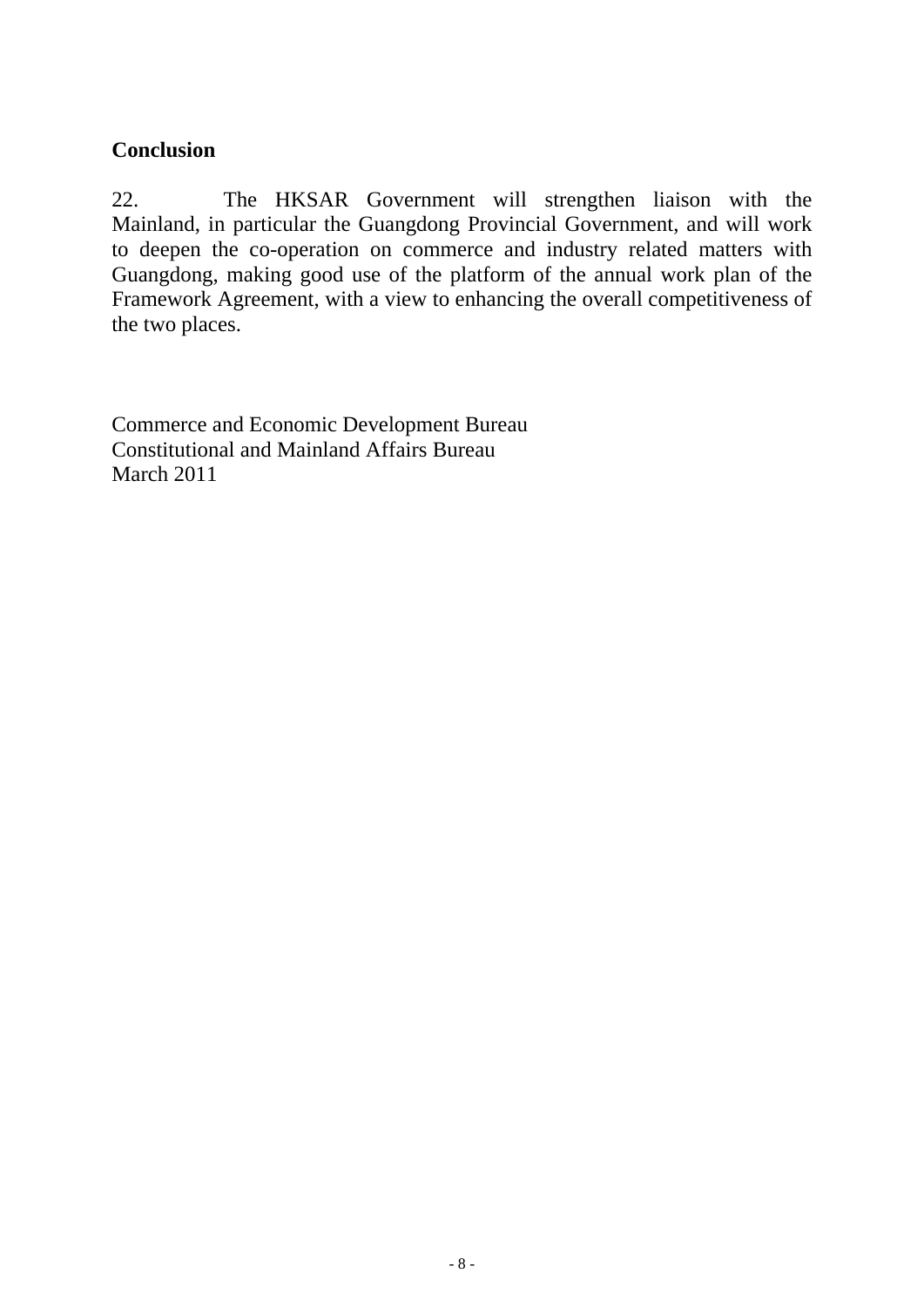#### **Annex I**

## **The 16th Working Meeting of the Hong Kong/Guangdong Co-operation Joint Conference Co-operation in Areas other than Commerce and Industry**

#### Financial Co-operation

 As regards financial co-operation, so far four Hong Kong banks have been approved by the China Banking Regulatory Commission Guangdong Bureau to set up a total of 10 sub-branches in Guangdong under the "cross-location sub-branches" measure of Supplement VI to Closer Economic Partnership Arrangement (CEPA). Moreover, Supplement VII to CEPA signed at end May 2010 has included a measure to relax the prerequisite for business development of Hong Kong banks in the Mainland, under which any Hong Kong bank that has maintained a representative office in the Mainland for more than one year (instead of two years in the past) may apply to commence business operation.

2. As regards Renminbi (RMB) business, there have continued to be encouraging developments on RMB business in Hong Kong in recent months. In June 2010, the relevant Mainland authorities greatly expanded the RMB trade settlement pilot scheme from the original five cities to 20 provinces and cities in the Mainland. In December, relevant Mainland authorities announced an expanded list of eligible Mainland enterprises that can settle merchandise exports in RMB under the scheme, raising the number of eligible Mainland enterprises from 365 to 67 359. From January to December 2010, the amount of RMB trade settlement conducted through Hong Kong amounted to RMB369.2 billion. Currently, about 30 per cent of trade settled in RMB was conducted between Hong Kong and Guangdong.

3. In addition, in January 2011, the People's Bank of China announced a pilot scheme for the settlement of overseas direct investments in RMB (Pilot Scheme). Under the Pilot Scheme, Mainland enterprises, upon approval by the relevant Mainland authorities, can conduct direct investments overseas using RMB. Moreover, the Hong Kong branches or correspondent banks of Mainland banks can obtain RMB funds from the Mainland and extend loans to the enterprises conducting the investments. We encourage Guangdong enterprises to make better use of the offshore RMB business platform of Hong Kong to "go abroad", and to conduct related financing and fund management activities.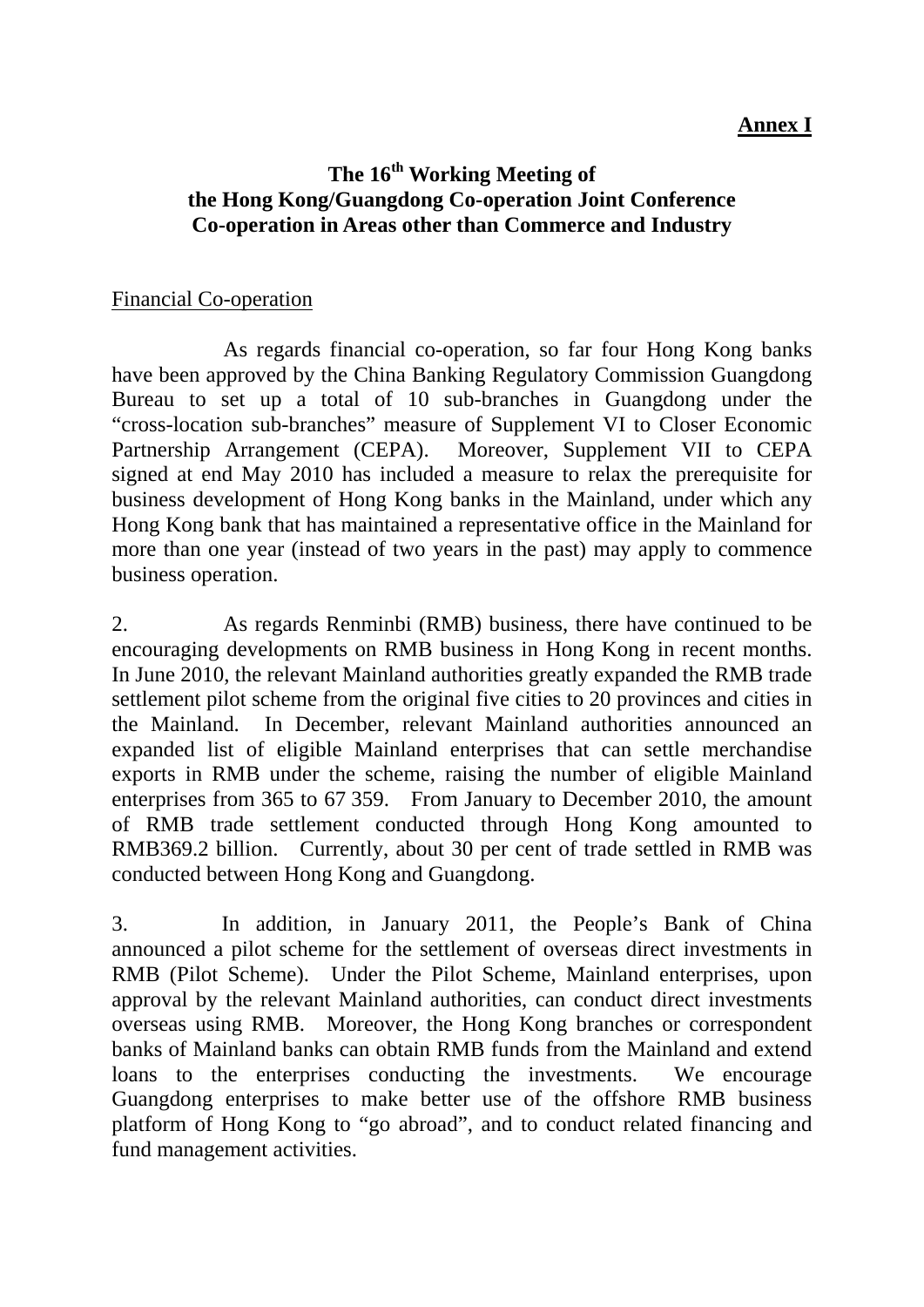#### Regional Co-operation

## *Qianhai Development*

4. In respect of co-operation on modern service industries in Qianhai, according to the current consensus, the Shenzhen Municipal Government has taken up the leading role and is responsible for the development and management of Qianhai, while the HKSAR Government will continue to provide comments on the study and formulation of issues like development planning and the related policies. At the meeting, the Hong Kong and Guangdong sides reviewed the progress in the implementation of the Overall Development Plan on Hong Kong/Shenzhen Co-operation on Modern Service Industries in Qianhai Area (Qianhai Development Plan), and agreed to continue to strengthen communication and co-operation. The HKSAR Government will actively facilitate the authorities concerned to deepen their understanding of the Hong Kong business sector, especially the financial services, professional services and other services sectors, and the policies required to encourage them to set up operations in the Mainland, so that the authorities could introduce timely and effective policy measures. The HKSAR Government will also actively complement the publicity and promotional work of the Shenzhen authorities to introduce to Hong Kong enterprises, professional sectors and service suppliers the content and business opportunities brought about by the Qianhai Development Plan. Moreover, the Qianhai Development Plan stipulates that a co-ordination mechanism led by the National Development and Reform Commission with the involvement of relevant ministries of the State Council, the Guangdong Provincial Government, the HKSAR Government and the Shenzhen Municipal Government should be set up to co-ordinate and resolve major problems encountered in the development of Qianhai. The HKSAR Government will actively participate in the mechanism, and support the implementation of the related policies.

## *Lok Ma Chau Loop*

5. Substantive progress has been made in the Planning and Engineering Study on Development of Lok Ma Chau Loop jointly commissioned by the Hong Kong and Shenzhen Governments. The two-month Stage 1 Public Engagement conducted concurrently in Hong Kong and Shenzhen ended on 22 January 2011. The HKSAR Government are considering the views of various sectors of the community collected during the public engagement exercise, so as to refine the planning proposals in the Preliminary Outline Development Plan for the Loop.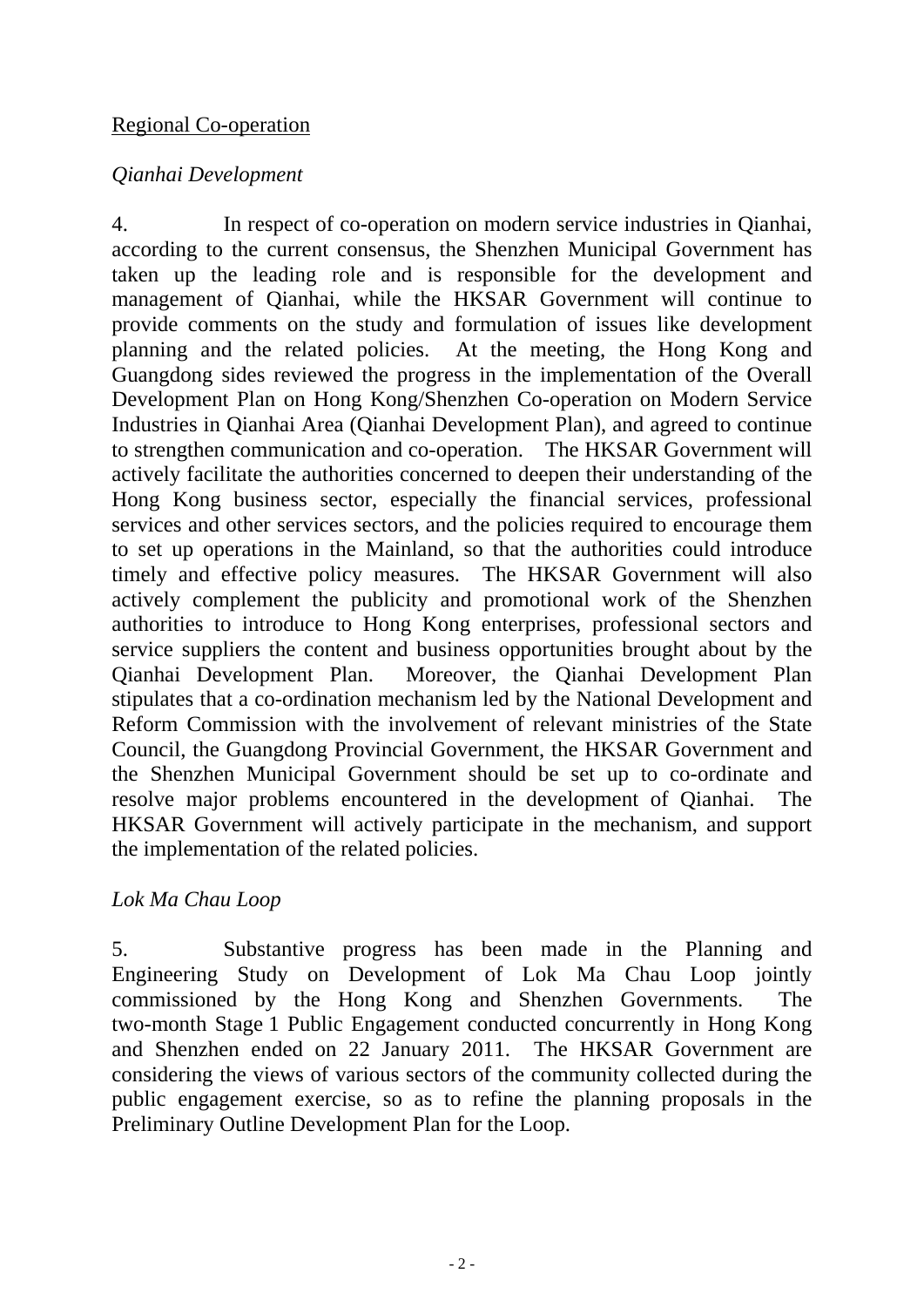## Co-operation on Infrastructure Construction and Boundary Control Point

6. Construction of the Hong Kong-Zhuhai-Macao Bridge (HZMB) Main Bridge commenced in mid December 2009 and good progress has been made. The Design and Build Contract for the Immersed Tube Tunnel and Two Artificial Islands for the HZMB Main Bridge, which is the most important contract of the Main Bridge, was signed on 21 December 2010 and relevant works commenced in end 2010. On project financing, with the authorization of the Joint Works Committee of the Three Governments, the HZMB Authority finalised the syndicated loan arrangement with the leader bank in January 2011.

7. Construction works of the Hong Kong section of the Guangdong-Shenzhen-Hong Kong Express Rail Link commenced in late January 2010. The whole project is in good progress and is expected to be completed in 2015.

8. The Dongjiang Water Supply Agreement specifies that the ultimate annual quantity of Dongjiang water supplied to Hong Kong should be 1,100 mcm, which will be adequate to meet the projected water demand of Hong Kong beyond 2030. The current supply agreement will expire by the end of 2011. Discussion between Hong Kong and Guangdong regarding the new Dongjiang Water Supply Agreement covering the supply arrangement in 2012 and after has already started. It is expected that the new supply agreement will be signed within 2011.

9. The Guangdong authorities have attached great importance to the protection of Dongjiang water and have implemented a series of measures on prevention and control of water pollution to ensure the quality of the water supplied to Hong Kong complies with the requirements in the supply agreement. The Dongjiang Water Quantity and Quality Monitoring and Control System is a new project to further strengthen the protection of water quality, and the relevant approval for implementation had already been obtained. Site investigation works and tender for the detailed design of the project were completed in 2010. It is expected that the project will be substantially completed in 2011.

10. In addition, Hong Kong and Shenzhen continue to proceed with various preparatory works on the Liantang/Heung Yuen Wai Boundary Control Point project and have reached consensus in respect of the handling capacities of the control point, work schedule, entrustment of part of the cross-boundary works for implementation to the Shenzhen side and jointly organising an international design competition for the passenger terminal building. The competition was launched in December last year.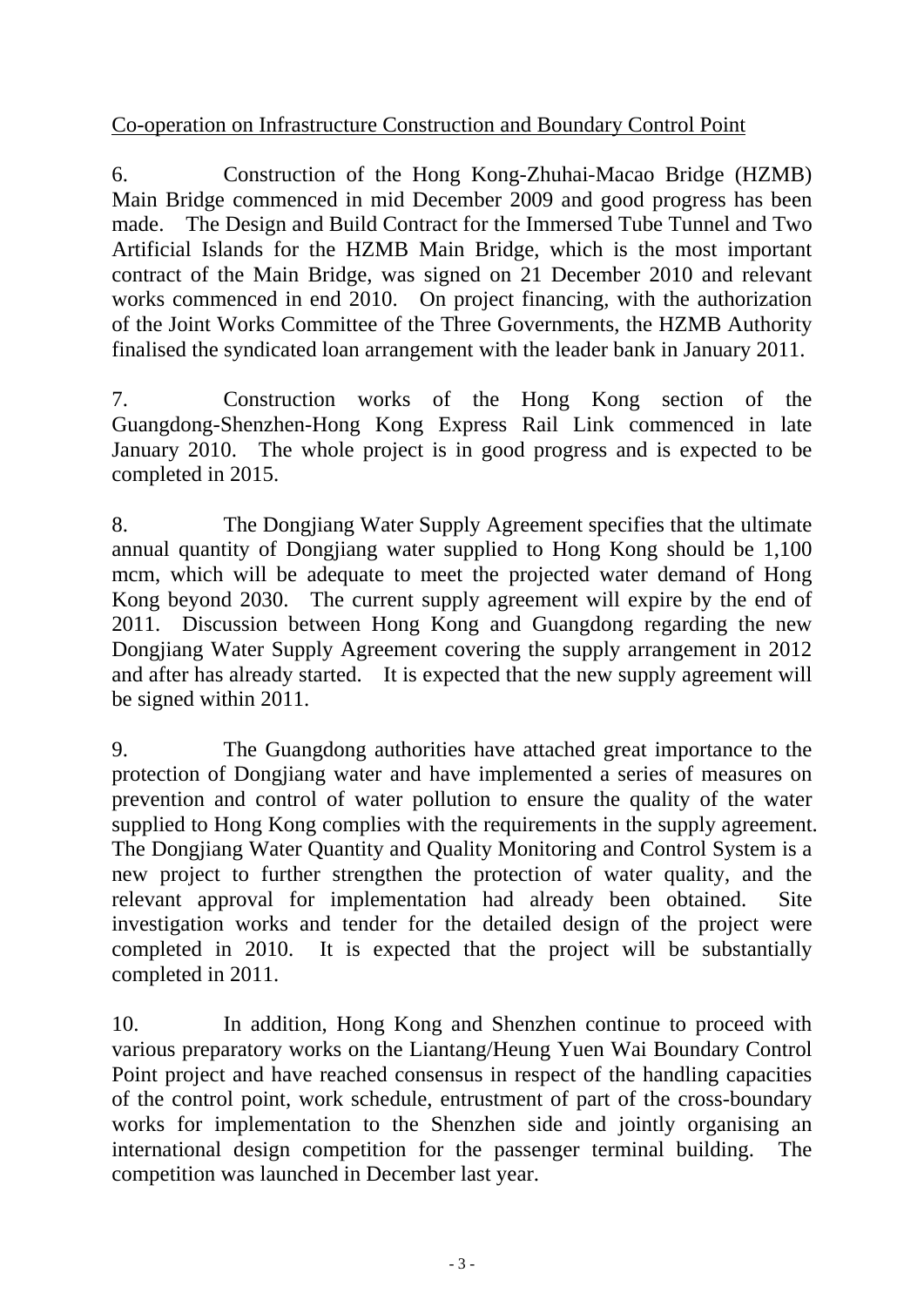## Co-operation on Environmental Protection

11. As regards co-operation on environmental protection, the Governments of Hong Kong and Guangdong will continue to take forward the emission reduction measures under the Pearl River Delta Regional Air Quality Management Plan and embark upon a final assessment on the achievement of the 2010 emission reduction targets. Both sides are also striving to complete the study on the post-2010 arrangements for emission reduction in the PRD region as soon as possible. In addition, both sides will support the  $6<sup>th</sup>$  EcoExpo Asia to be held in Hong Kong, continue to pursue co-operation under the Cleaner Production Partnership Programme, protect water environment, manage forestry and marine resources, as well as examine co-operation in recycling and reuse of reusable materials with a view to launching a trial scheme on cross-boundary recycling of reusable materials.

#### Medical co-operation

12. On medical co-operation, the HKSAR and the Mainland health authorities have established a solid and effective co-operation mechanism in the areas of medical and public health services. Under Supplement VII to CEPA, the medical services market in the Guangdong Province will be further opened up. Hong Kong service providers are allowed to establish wholly-owned hospitals in Guangdong Province. No requirement is imposed on the total investment in setting up hospitals by Hong Kong service providers on an equity joint venture or contractual joint venture basis in the Guangdong Province, and no restriction is imposed on the ratio of capital investment between Hong Kong service providers and Mainland partners. The above will facilitate the setting up of business by Hong Kong medical service sector in the Province, promote exchanges and co-operation in the area of medical and health services between the two places and provide more choices for patients in Guangdong Province. Hong Kong service providers are allowed to set up convalescent hospitals on a wholly-owned, equity joint venture or contractual joint venture basis to provide medical services in the Guangdong Province. The approval for project establishment for setting up medical institutions by Hong Kong service providers on an equity joint venture or contractual joint venture basis in Guangdong Province will be undertaken by the Guangdong provincial health administrative authority. Application time will be shortened and procedures streamlined to expedite the grant of approval document to Hong Kong service providers for setting up business in the Mainland. Besides, 12 types of statutory registered healthcare professionals in Hong Kong, including medical practitioners, Chinese medicine practitioners, dentists, nurses, pharmacists, etc, are allowed to provide short-term services in the Mainland. This helps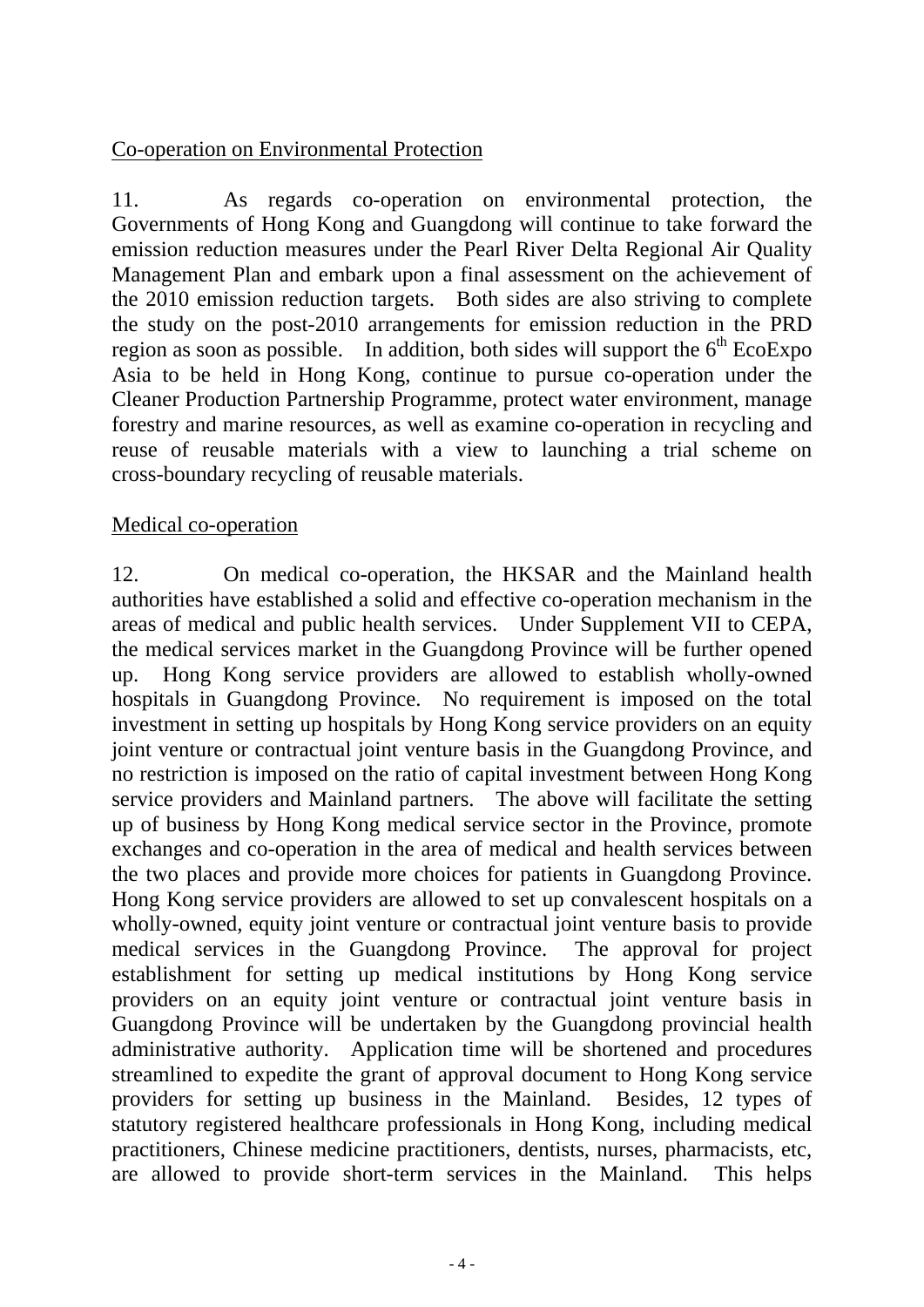promote professional exchanges between practitioners in the two places, enrich the practice experiences of Hong Kong healthcare professionals, and provide a channel to facilitate the employment of Hong Kong healthcare professionals by Hong Kong service providers to work at the medical institutions set up by Hong Kong service providers in Guangdong Province.

13. Liberalization measures under CEPA are well received by the Hong Kong medical service sector. The HKSAR Government will continue to work in collaboration with the Mainland health authorities to explore other liberalization measures for early and pilot implementation in the Guangdong Province, to help the sector develop more business opportunities for provision of diversified medical services in the Province.

14. In addition, to facilitate the development of Chinese medicine and medicine products, the HKSAR Government will continue to conduct relevant studies in collaboration with the Mainland, regional and international experts for the setting of standards for 200 Chinese herbal medicines commonly used in Hong Kong, so as to make Hong Kong a stage for promoting Chinese medicine to the world.

# Education Co-operation

15. On education co-operation, the two sides co-operate in a wide variety of areas and have achieved good progress in areas including teacher training, student exchange, tertiary education and vocational education. Schools, teachers and students generally support these efforts.

16. In the area of tertiary education co-operation, the Education Bureau of HKSAR Government, in the spirit of achieving complementarity and a win-win situation whilst respecting institutional autonomy, supports Hong Kong post-secondary institutions to explore creative models to strengthen co-operation with their counterparts in Guangdong.

# Cultural Exchange

17. On cultural exchange, there will be a number of cultural exchange activities between Guangdong and Hong Kong this year. Apart from the  $12<sup>th</sup>$ Greater Pearl River Delta Cultural Co-operation Meeting, the two sides will organise various brand new mega co-operation events, including a joint Cantonese Opera performance, a joint dance performance, an exhibition displaying artifacts and historical documents provided by the two sides, a forum on the cultural and creative industry, etc. We believe that through the various mega co-operation events to be organised this year, both sides will experience a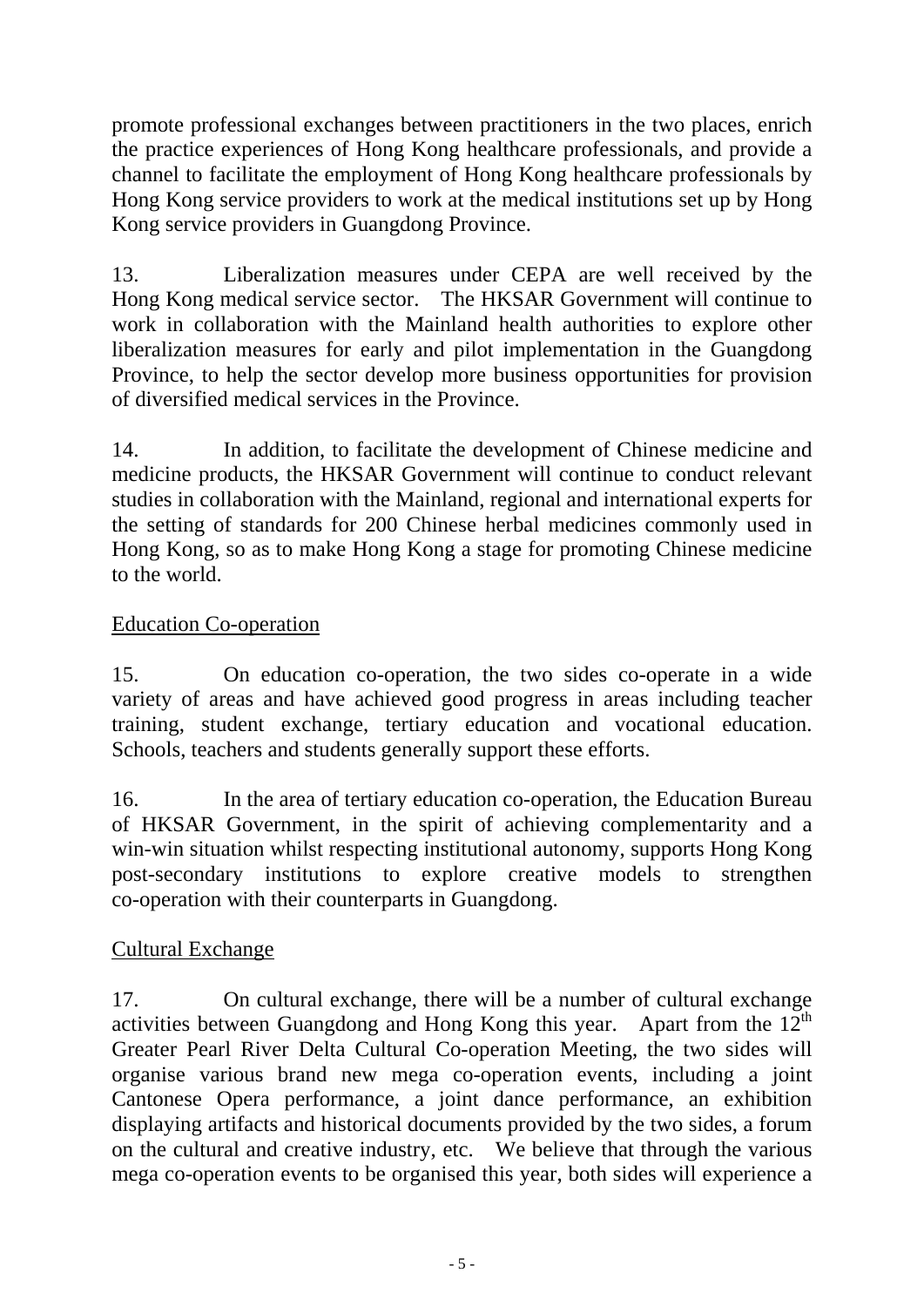deeper and broader exchange which will be conducive to enhancing the cultural atmospheres and to providing an invaluable cultural interchange for the industry.

## Food Safety

18. On food safety, Guangdong and Hong Kong have maintained close contact on a regular basis on the area of food safety. To further strengthen exchanges and assist the Mainland trade in understanding Hong Kong's statutory requirements in relation to food safety, we will conduct briefing sessions in the Mainland, including Guangdong, to introduce important new legislation such as the Food Safety Bill. We are discussing with the Mainland on the control of edible aquatic products supplied to Hong Kong, and will continue to co-operate with Guangdong to strengthen the monitoring of the quality and safety of fresh agricultural products supplied to Hong Kong. We will also conduct forums to enhance technical exchanges between Guangdong and Hong Kong on laboratory testing of food.

19. In late 2006, the Food and Environmental Hygiene Department (FEHD) and the Guangdong Entry-Exit Inspection and Quarantine Bureau (GDCIQ) launched a trial programme on identification of live pigs supplied to Hong Kong from Guangdong by means of electronic ear tags with Radio Frequency Identification functions. So far, FEHD has conducted four rounds of trial tests. FEHD will continue to conduct a new round of trial and review the effectiveness of the programme with GDCIQ.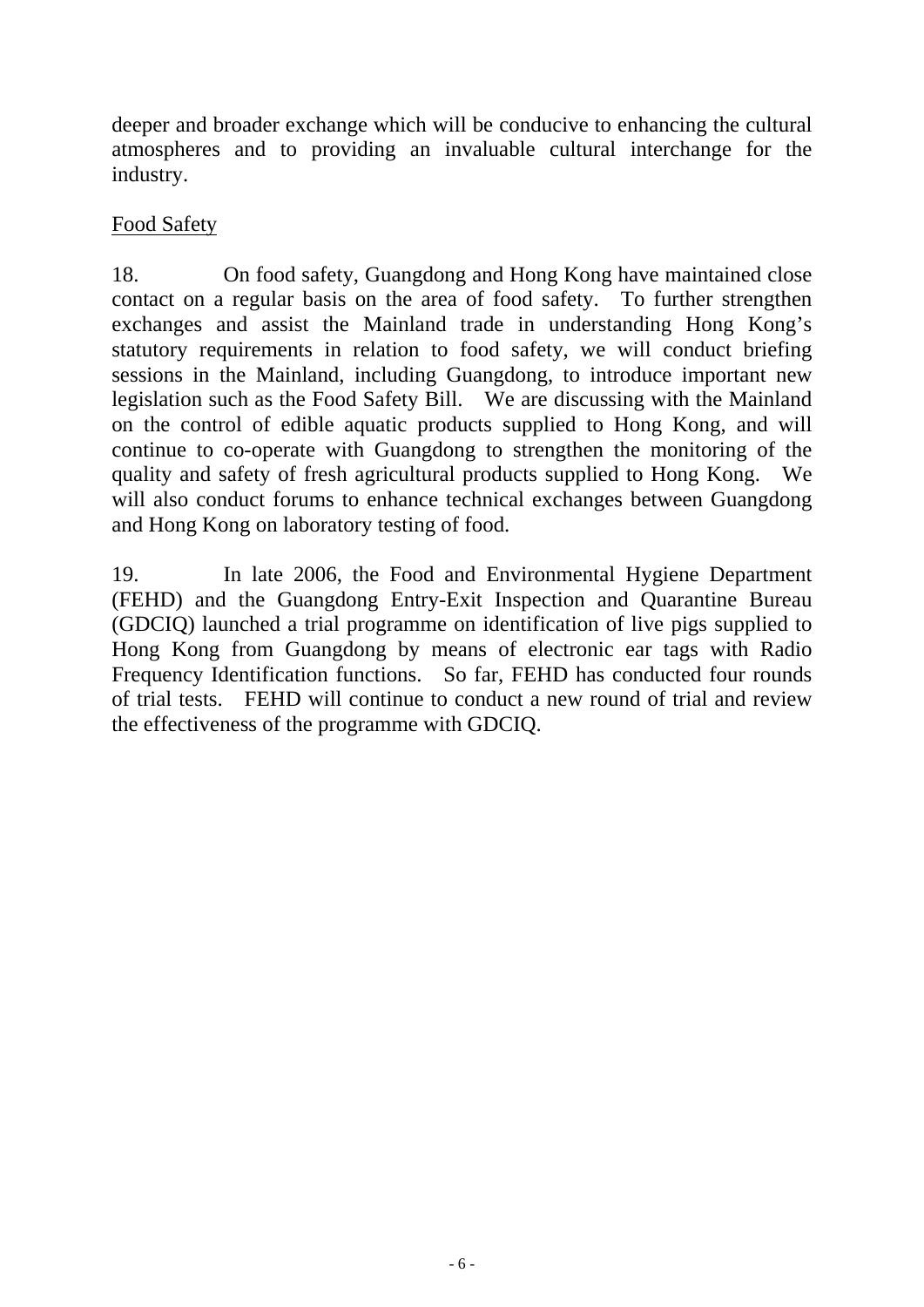# 實施《粵港合作框架協議》2011 年重點工作

一、跨界基礎設施

(一)按照國家批准的方案,加快推進港珠澳大橋主體 工程建設。

(二)推進深港西部快速軌道交通專題研究。

(三)廣深港高速鐵路廣州至深圳北段建成通車,福田 站段 2012 年建成, 香港段 2015 年建成。

(四)完成東江流域水量水質監控系統主體工程建設。 持續優化東江水資源調度機制,落實粵港《東江水供水協 議》,保障對港供水。

二、現代服務業

(一)繼續合作加強推廣 CEPA,跟進 CEPA 落實過程中 遇到的問題,深化實施 CEPA 和先行先試措施。廣東加快制 定出台 CEPA 補充協議七相關實施細則,支持符合條件的地 市申報國家第二批"落實 CEPA 示範城市"。

(二)深化金融合作。

1.繼續推動粵港跨境人民幣結算業務的全面開展,共同 加強跨境人民幣結算業務的海外宣傳和推廣,聯手拓展與世 界各地的跨境貿易和投資人民幣結算業務,共同探索開展粵 港人民幣深度業務創新試點,支持香港人民幣離岸業務中心 建設。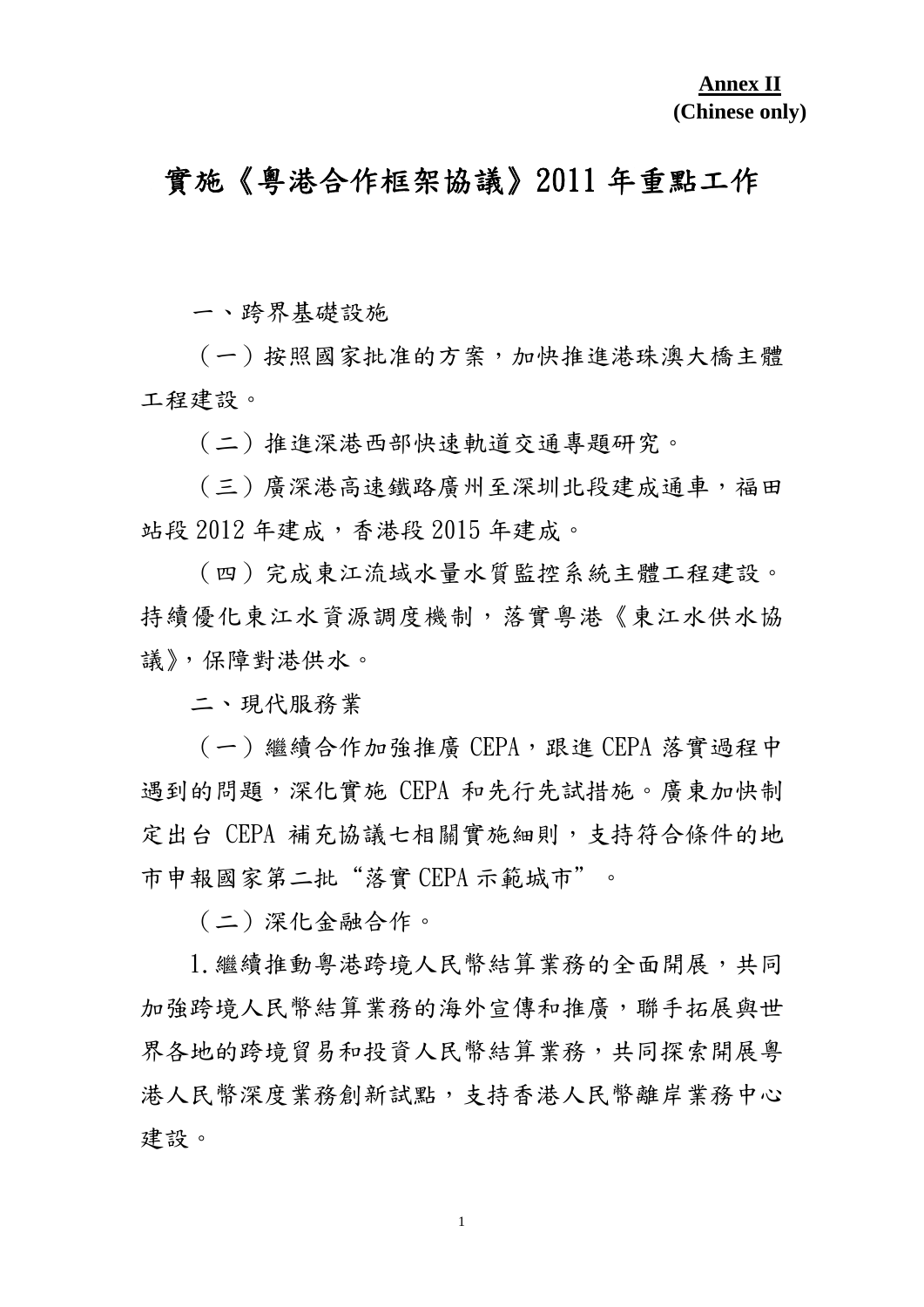2.廣東鼓勵港資銀行駐粵分行擴大異地支行網絡,引導 港資銀行在粵設立小企業信貸專營機構,支持符合條件的港 資機構在粵發起設立村鎮銀行、小額貸款公司等新型社區金 融組織和融資性擔保公司。

3.廣東支持省內具備條件的商業銀行、證券公司、基金 管理公司和保險公司等申請境內機構投資者資格、增資境外 子公司、擴大境外投資額度,穩步增加對香港證券市場的投 資;推動省內法人金融機構和企業在香港交易所上市融資、 開展並購重組;支持符合條件的廣東企業在港發行人民幣債 券;鼓勵符合條件的內地證券公司與香港證券公司在廣東省 設立合資證券投資諮詢公司。兩地共同研究加強粵港期貨業 務合作,推動港股組合 ETF 在深圳交易所上市;支持深圳證 券交易所與香港交易所加強合作。

4. 加強粵港兩地金融基建的合作發展, 包括先行推動 "深圳通"與"八達通"的互聯互通,方便兩地居民的往 來。

5.加強兩地在金融人員培訓、投資者教育等方面合作。

(三)推動兩地會展業相關政府管理部門、行業中介機 構和企業建立合作互動機制,鼓勵業界建立會展信息資源共 享交流平台及聯合開展國際推廣活動。

(四)廣東學習借鑒香港家務助理培訓等發展家政服務 業的先進經驗,提升廣東家政服務水平。

(五)成立粵港工業設計合作工作小組,聯合開展成果 推廣、項目建設等工作。繼續開展珠三角產業集群引進香港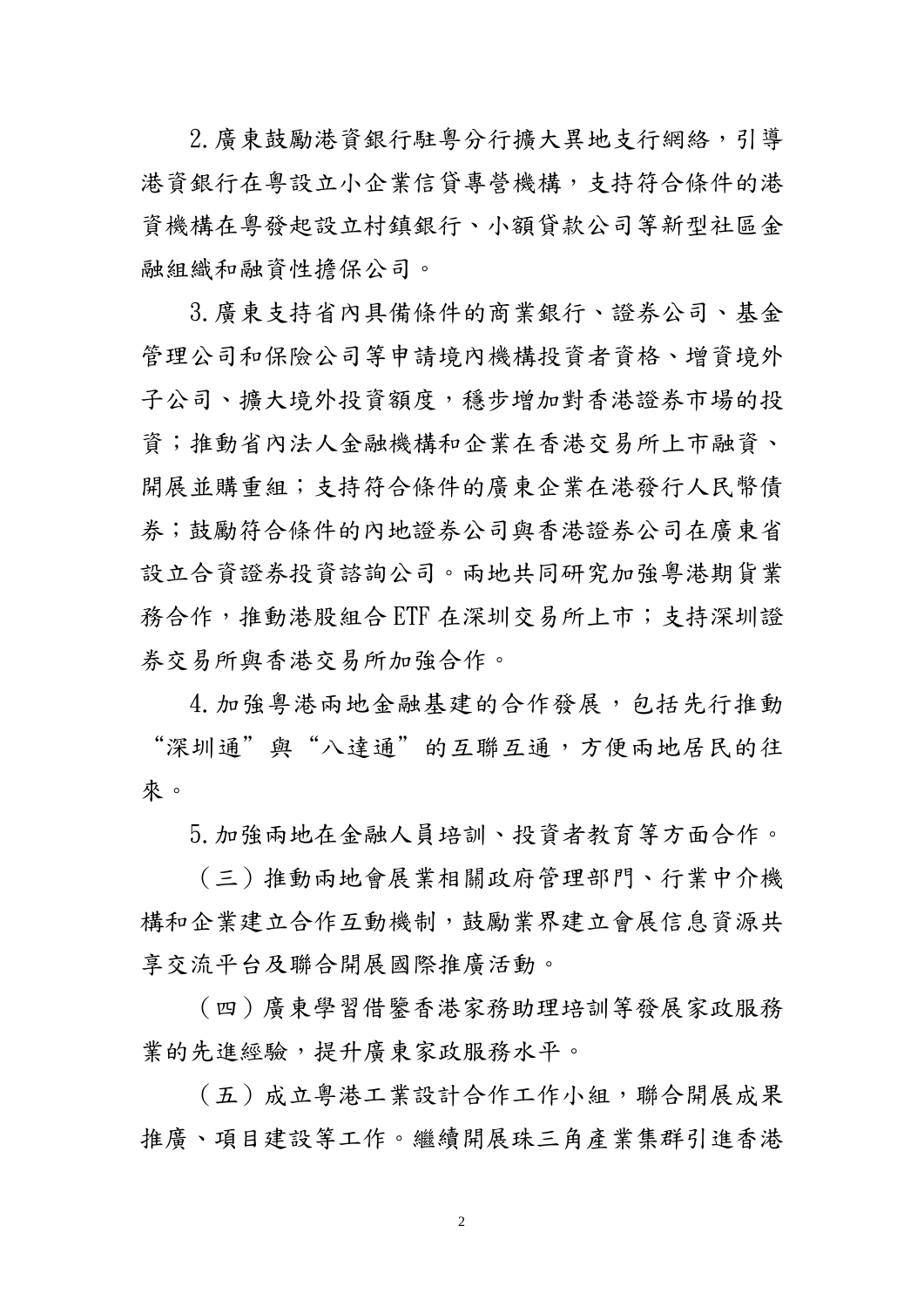工業設計服務工作,共同推進工業設計成果產業化和成果推 廣等工作。

(六)廣東制定文化創意產業發展規劃和扶持政策,聯 合香港舉辦文化創意產業高峰論壇。香港在廣東舉辦創意產 業商業配對、電影節等活動。

(七)完善旅遊合作協調聯絡機制,共同推進粵港旅遊 總體規劃,繼續以聯合展台形式參加重要國際旅遊展,加強 宣傳推介"一程多站"旅遊線路、個人遊、144 小時便利簽 證等方面的合作。共同加強規管內地赴港團隊旅遊市場,繼 續推廣誠信旅遊,聯合打造國際知名旅遊區。

(八)繼續舉辦 RFID 高峰論壇,加快推動兩地 RFID 及 物聯網合作應用,帶動戰略性新興產業的發展。

(九)積極協助香港建築及相關工程專業服務企業在廣 東省開展業務,以及香港建築及相關工程專業人員在廣東省 註冊執業。

三、製造業及科技創新

(一)繼續開展粵港在科技創新關鍵領域重點突破聯合 招標,攜大聯合資助計劃的範圍和領域,積極推廣粵港聯合 資助計劃支持研發的高新技術產品及技術。

(二)繼續實施《粵港共建科技創新平台協議》,聯合 構建科技創新平台網絡。

(三)落實《粵港產學研合作框架協議》,吸引香港及 國外創新團隊到廣東建立研發基地。

(四)繼續開展《深港創新圈建設三年行動計劃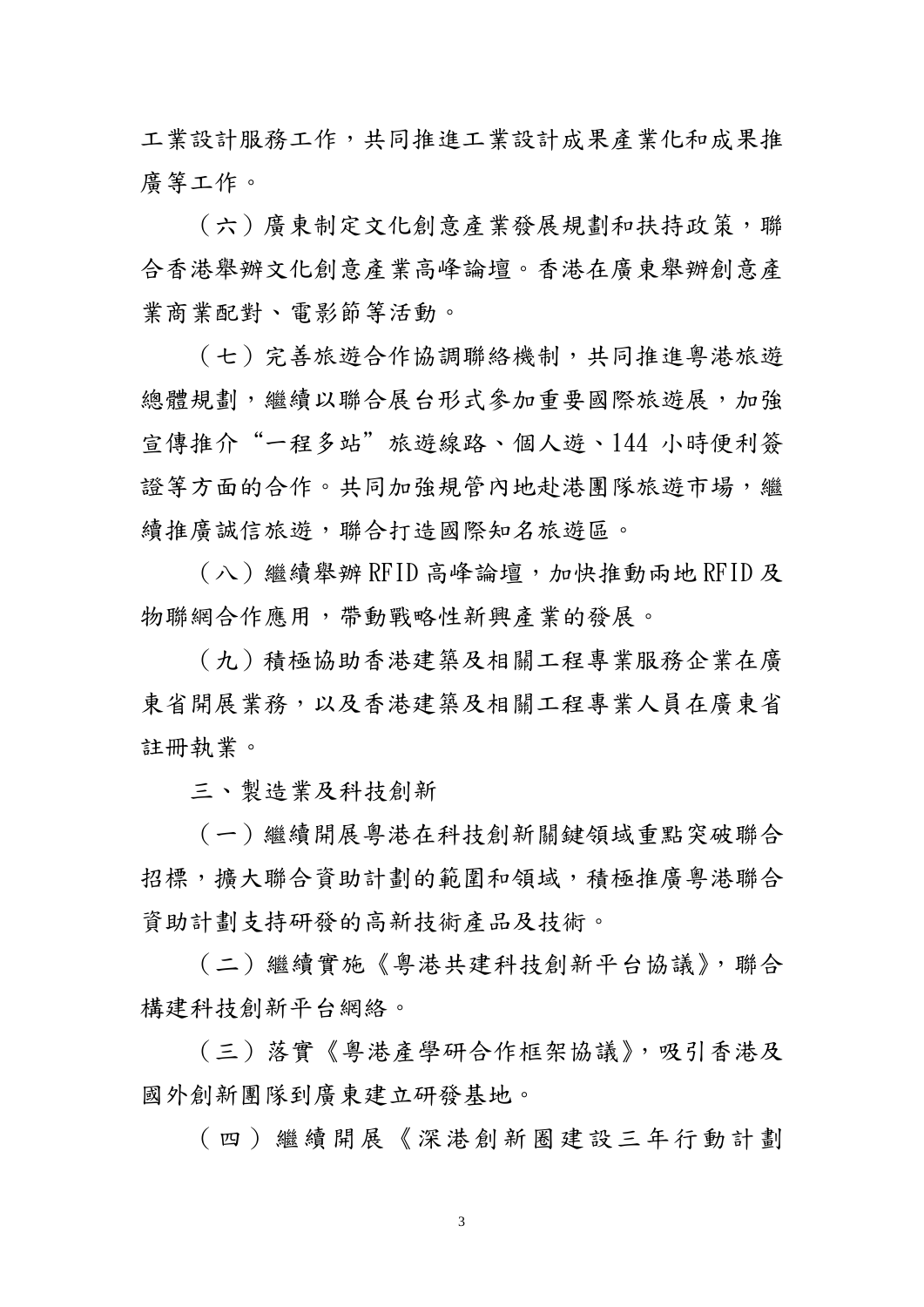(2009-2011)》,加強深港科技創新合作。

(五)繼續推進在粵港資企業加工貿易轉型升級工作, 共同協助港企適應內地政策調整,發揮香港設計服務優勢, 支持港企建立及推廣香港品牌。廣東舉辦第三屆"廣東外商 投資企業產品(內銷)博覽會"及省內外產品展銷會,協助 港資企業開拓國內市場。

四、國際化營商環境

4

#### (一)口岸建設與通關監管

1.加快蓮塘/香園圍口岸、深港西部快速軌道交通、廣 深港高速鐵路和港珠澳大橋配套口岸的規劃、設計及建設工 作。

2.爭取皇崗口岸出境大廳改造工程 2011 年 6 月底前完 工並投入使用,文錦渡口岸旅檢大樓擴建改造工程 2012 年 底前完工。

3. 加快研究過境私家車一次性特別配額試驗計劃, 力爭 2011 年內公佈成果。不斷規範粵港過境車輛的管理,繼續推 行過境客運車輛班次動態管理。

4.以內地海關跨境快速通關系統和香港海關道路貨物 資料系統為基礎,建設第三方錄入平台,實現一次錄入同時 申報。貨物查驗(包含 X 光機查驗和人工查驗)結果參考互 認,推廣至廣東省內所有車檢場和水運口岸。

5.不斷完善深圳灣口岸"一地兩檢"查驗模式,繼續推 進陸路口岸"單一窗口"通關模式可行性研究工作。

6.做好中國首個馬屬動物無疫區和與港運輸生物安全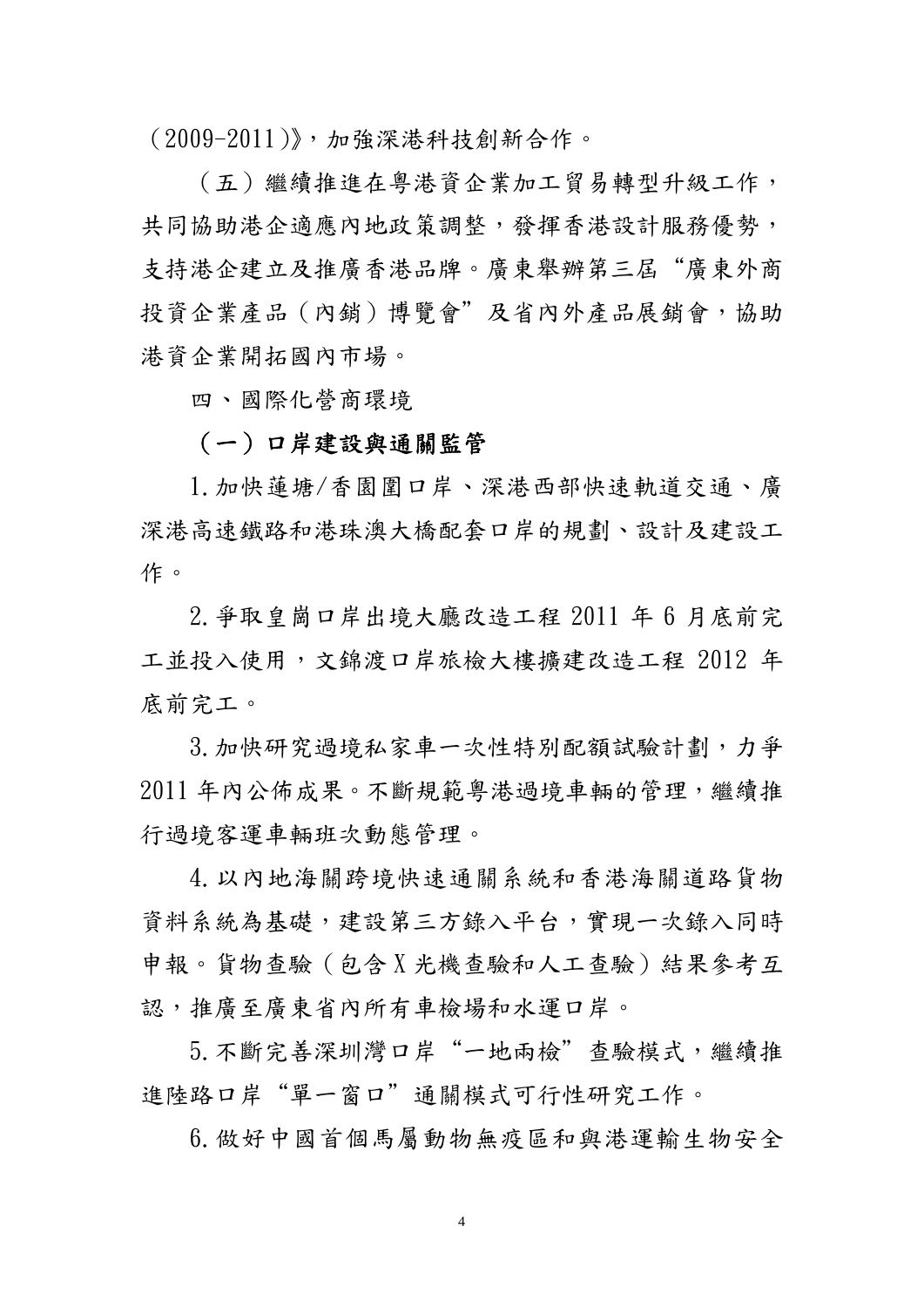通道的檢疫監管,加強內地與香港馬匹檢驗檢疫領域的合 作,開展風險評估,協商進出境檢疫衛生要求,探索馬匹檢 疫通關模式,以滿足香港馬匹頻繁快進快出的要求,支持兩 地馬術運動事業的發展。

## (二)電子商務合作

廣東推進設立電子商務創新基金,建設廣東國際電子商 務認證平台,進一步推動粵港電子簽名證書互認試點應用。

#### (三)技術標準合作

強化粵港標準工作小組功能,廣東支持在粵港資企業申 請和評(認)定廣東省名牌產品、廣東省著名商標。

#### (四)知識產權保護

1. 完善粵港保護知識產權合作專責小組機制, 加強項目 合作和完善會議制度。

2.完善兩地知識產權案件協作處理機制,開展信息共 享、執法協作、人員交流培訓等合作。

3. 繼續合辦專題研討會,開展"正版正貨承諾"活動, 組織香港考生在粵參加全國專利代理人資格考試,推進兩地 民間知識產權機構交流合作。

4.加快推廣實施《創新知識企業知識產權管理通用規 範》。

#### (五)法律事務合作

1.完善法律事務部門互訪交流機制。建立法律事務協調 和法律文本交流機制,繼續就涉及雙方合作的法律事務,開 展立法建議相互通報和諮詢合作。開展法律事務專題研討和

 $\sim$  5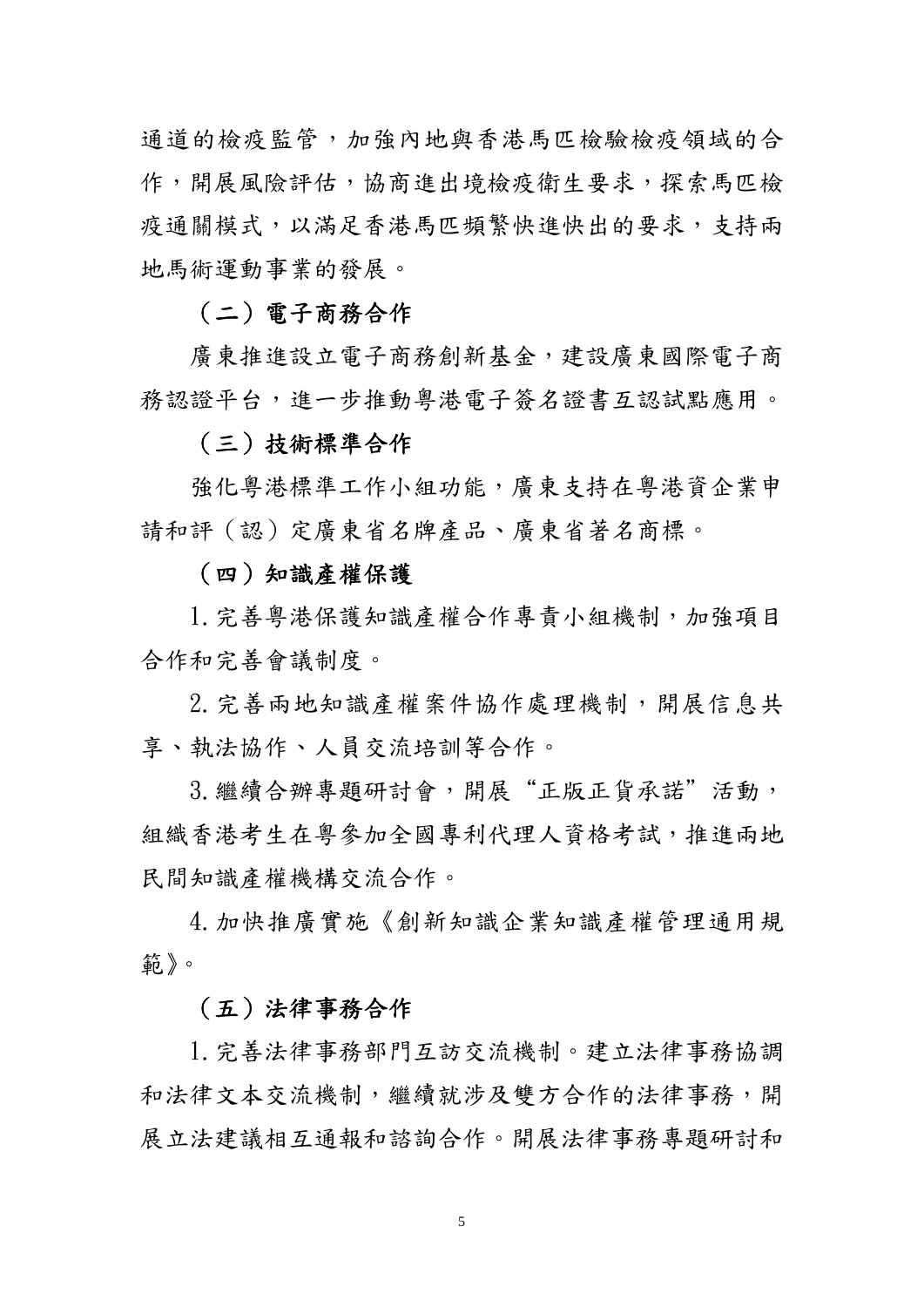人員培訓交流。

2.推進法律服務業合作先行先試工作,加強兩地在司法 鑒定、公證事務等領域的交流與合作。

3.積極開展粵港兩地在商事仲裁、海事仲裁、商事調解 等糾紛解決領域的交流與合作,共同探索並發揮非訴訟即替 代性爭議解決方式(ADR)在構建兩地和諧經貿關係中的獨 特作用。

## (六)貿易投資促進

1. 粵港聯合在海外舉辦投資推介活動, 共同推介大珠三 角。辦好 2011 粵港經濟技術貿易合作交流會。

2.就貿易投資方面聯合舉辦廣東企業赴港發展高級培 訓班,組織廣東相關企業及人員赴港交流學習。

五、優質生活圈

(一)生態建設和環境保護

1.儘快完成《珠江三角洲地區空氣質素管理計劃 (2002-2010)》終期評估,完成研究制訂珠三角地區 2010 年以後的空氣污染物減排方案。繼續完善珠三角區域空氣監 控網絡。

2.繼續開展珠江河口區域水質管理合作規劃前期研 究,進一步加強東江水質保護工作,儘快完成《大鵬灣水質 區域控制策略》第一次回顧研究,繼續推進深圳灣(后海灣) 水污染防治合作。

3.推進廣東環珠江口跨境區域綠道與香港的銜接,加強 深港邊界自然保護區建設。香港儘快開展將紅花嶺地區作為

 $\sim$  6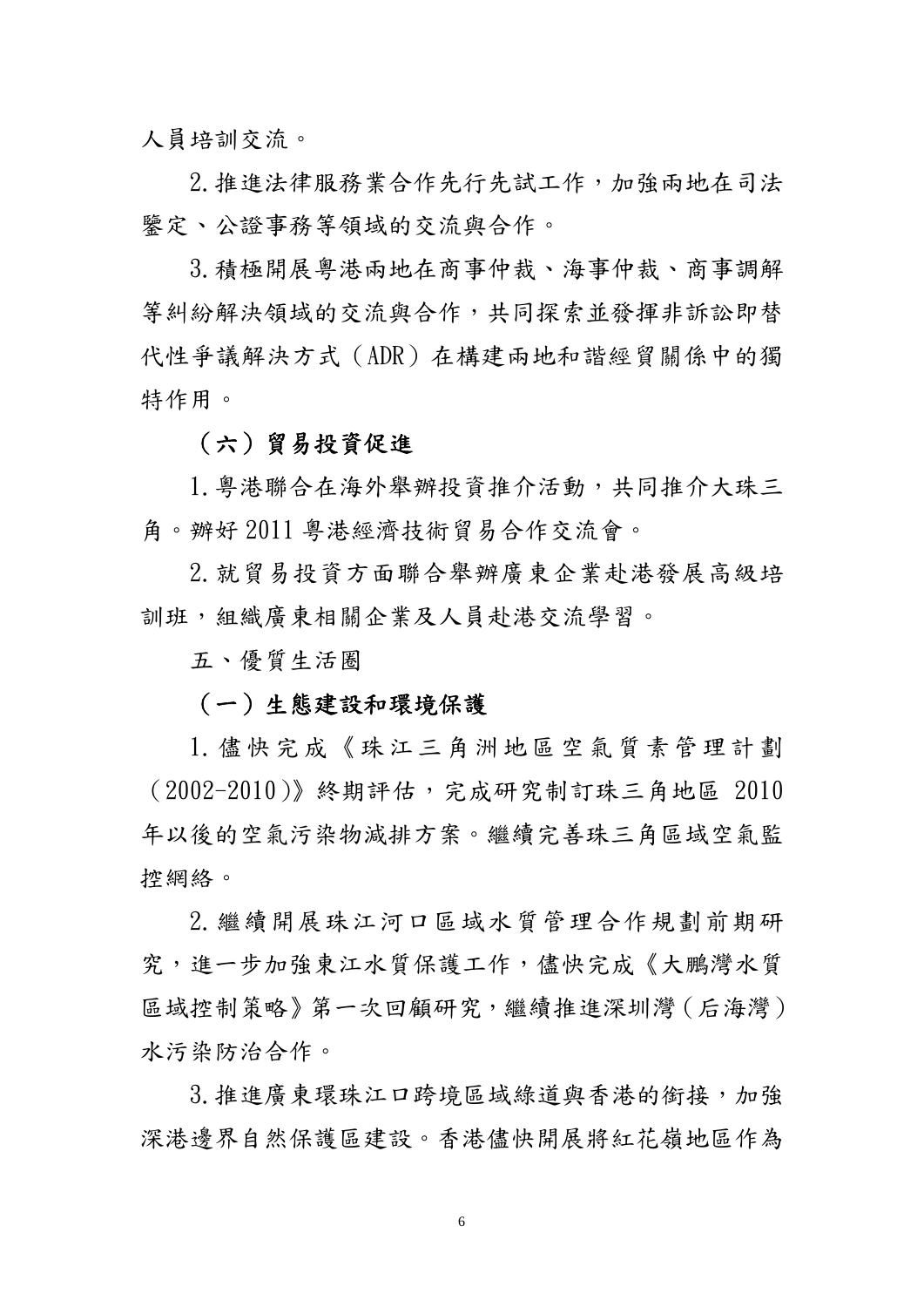郊野公園的可行性研究及諮詢工作。共同保護珠江口紅樹林 等濱海濕地,合作建設東江水源林工程。

4.繼續開展海洋環境保護及污染整治、生態修復合作, 推進珊瑚普查和水產健康養殖合作,開展人工魚礁建設,支 持民間環保組織交流。開展海上漁業聯合執法行動,加快供 港水產品養殖基地建設,共同促進漁民轉產轉業。

5.開展資源綜合利用合作研究,推進資源跨境綜合利用 試點計劃。繼續實施粵港"清潔生產夥伴計劃"及 "清潔 生產夥伴計劃"標誌計劃,支持企業節能減排。

6、加強新能源和可再生能源及清潔能源的研發及應用 合作,共同制訂措施,促進以新能源汽車為重點的產品推廣 和應用,推動建設區域清潔能源基礎設施。

7.香港舉辦第六屆"國際環保博覽會",推動環保節能 技術、服務企業參展,帶動環保產業發展,並促進企業與國 際間的交流。

(二)社會保障

1.支持香港醫療服務提供者在粵獨資設立醫院,廣東制 定出台香港服務提供者在粵開辦獨資醫院的操作指引。

2. 積極開展港人在粵就醫醫療保障銜接,探索開展粵港 醫療機構轉診合作醫院試點,建立居民轉診制度。加強中醫 藥預防、養生保健、康復和防治重大疾病方面的交流,以及 急性傳染病聯合攻關等方面合作。

3.廣東研究制訂用地、稅收、行政性事業收費減免、財 政補貼等扶持政策,鼓勵香港服務提供者在粵舉辦養老及殘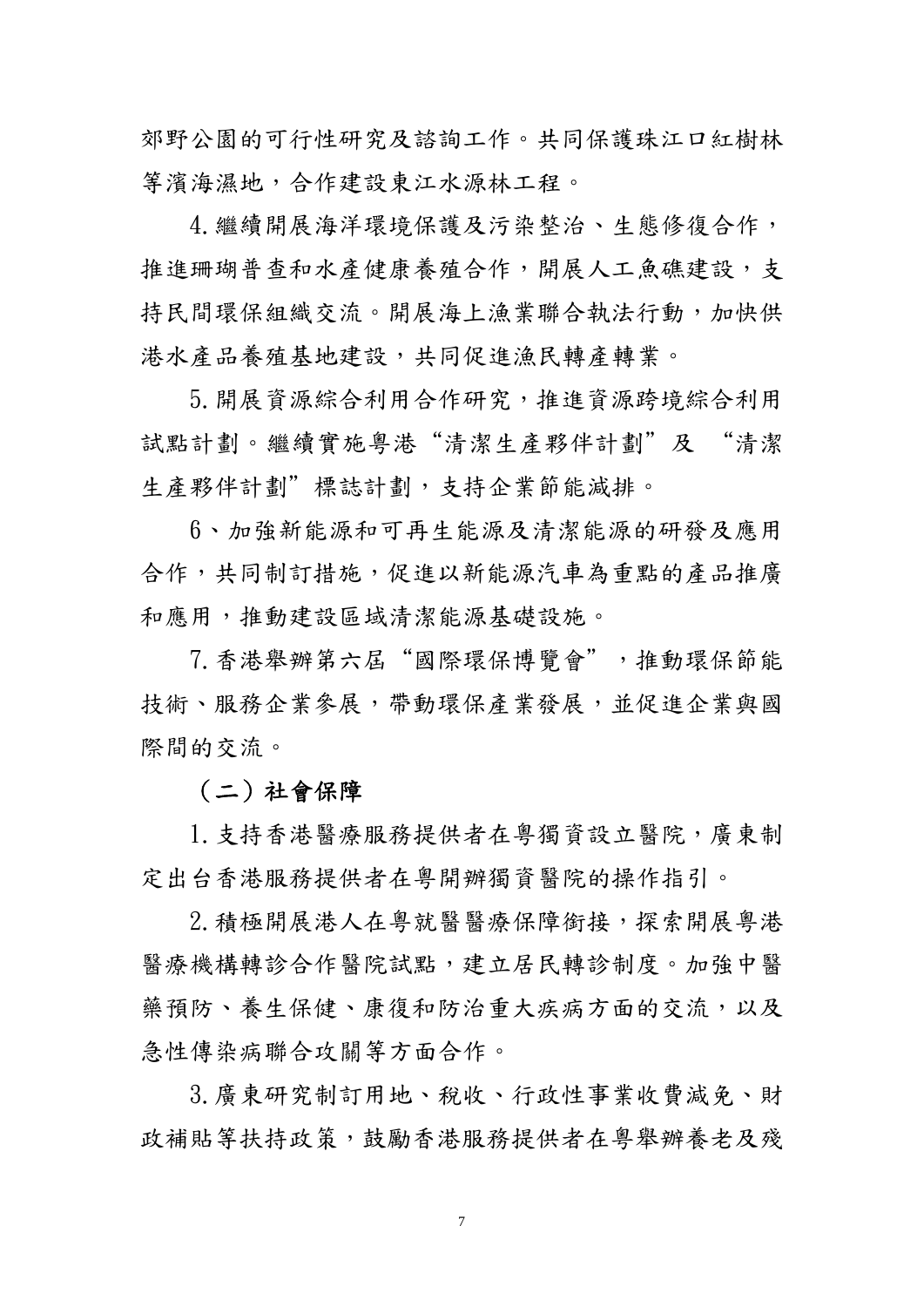疾人社會福利機構。完善《港澳服務提供者在廣東以獨資民 辦非企業單位形式舉辦養老機構申請須知》等政策指引,簡 化相關申請條件和工作流程。

4.完善供港食品農產品安全信息通報、協查和安全溯源 機制,繼續開展無線射頻設別(RFID)技術測試。香港舉辦 說明會介紹食物安全新法例,舉辦論壇進行技術交流。加強 供港鮮活農產品品質安全監管。

5.建立藥品安全監督信息溝通和執法合作機制,鼓勵在 藥品研發、註冊、生產、檢驗等方面交流。

6.舉辦粵港勞動監察協調合作第二次會議,開展執法經 驗、人員培訓及勞動監察執法培訓等合作。

#### (三)治安管理

1.強化警方高層及偵查主管工作會晤及交流,完善跨境 犯罪刑事偵查直接聯絡制度,加強警務網上合作平台建設。

2.推動建立跨境職務犯罪個案協查新機制。加強專項預 防合作,共同編印《企業防貪指引》,開展專業人才培訓、 預防教育宣傳等方面合作。

#### (四)應急管理

完善信息通報與共享機制,推動應急平台互聯互通;繼 續舉辦聯合應急演練,提升區域突發事件聯合處置能力。

#### (五)文化交流

加強演藝、文化信息、文博、公共圖書館以及非物質文 化遺產保護等合作。

六、教育與人才

8 and 2012 and 2013 and 2014 and 2014 and 2014 and 2014 and 2014 and 2014 and 2014 and 2014 and 2014 and 2014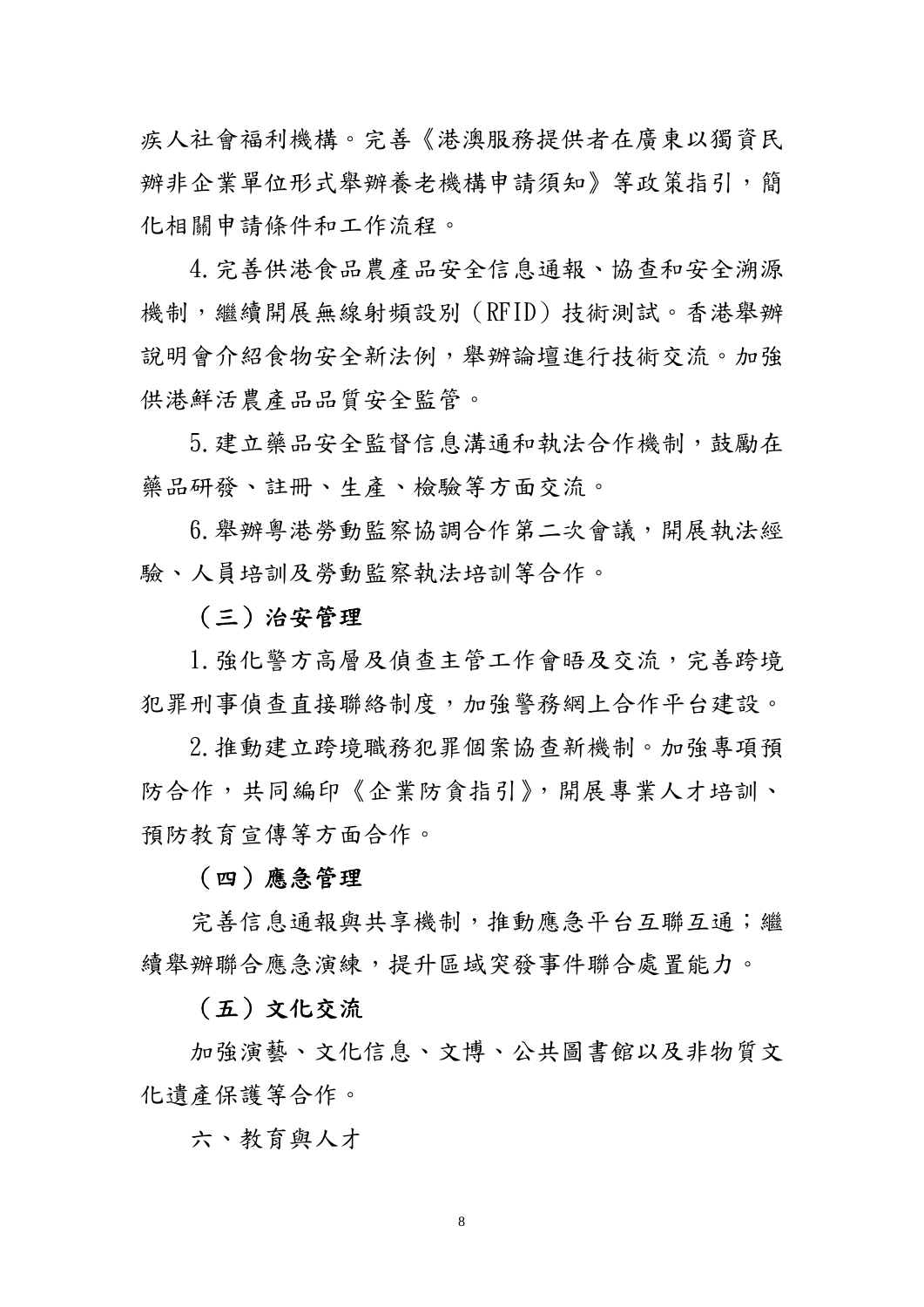(一)支持粵港兩地高等學校創新合作模式,並在適當 條件下考慮簽署框架協議,落實合作方案。廣東爭取國家教 育部的支持,制定出台粵港合作辦學有關管理辦法。

(二)廣東支持汕頭大學自主辦學綜合改革,學習香港 高校管理經驗,創新人才培養模式,建設高水平的師資隊伍 和管理隊伍,積極探索和完善現代大學制度。

(三)鼓勵粵港雙方繼續擴大互招學生規模,支持廣東 省內高校與香港知名高校開展聯合培養本科或以上高層次 人才合作。香港繼續探討讓更多廣東學生及其他人士到香港 升學、進修和交流的可行性。

(四)開展職業教育課程交流、師資培訓等合作項目。 繼續做好廣東工業設計培訓學院(香港知專設計學院合作院 校)共建項目,共同研究開辦可同時頒發兩地認可學歷的課 程,推進工業設計職業"一試三證"試點工作。

(五)支持香港青年服務團及其他青年團體到廣東交流 和提供服務。

七、重點合作區域

(一)按照《前海深港現代服務業合作區總體發展規劃》 要求,研究推出金融及專業服務等方面的優惠措施,全面推 進與香港服務業的合作。

(二)廣東抓緊推動落實《橫琴總體發展規劃》賦予橫 琴的各專項創新政策,儘快出台《關於加快推進橫琴開發的 若干意見》,加大面向港澳招商的工作力度。

(三)廣東推進廣州南沙 CEPA 先行先試示範區的建設,